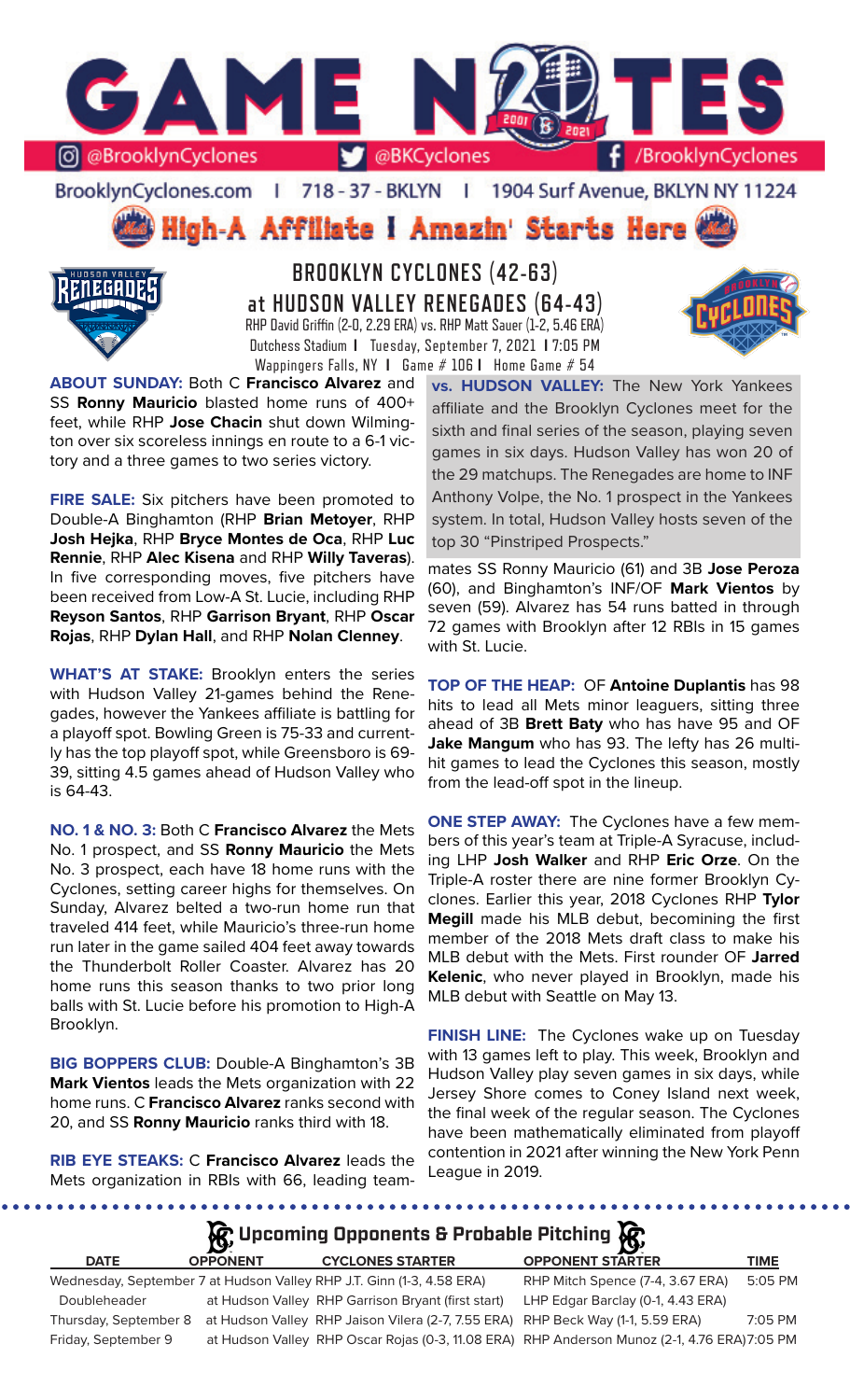### **SEPTEMBER 7 AT HUDSON VALLEY STARTING PITCHER PAGE 2**

# 25 JOSE CARLOS MEDINA LHP # 48 DAVID GRIFFIN THE RHP



**Height:** 6-0 **Weight:** 196 **Bats**: Right **Throws**: Right **Date of Birth:** July 16, 1996 **Age**: 24 **Hometown:** Hanover, MA **College: Curry College**

**How Obtained:** Signed as minor league free agent June 18, 2021

**NICE TO HEAR FROM YOU AGAIN: David Griffin tossed** seven scoreless against Wilmington last week and has thrown 13 scoreless innings over his past two.

**MEET THE (ST. LUCIE) METS:** Griffin made seven starts with the Low-A St. Lucie Mets after making his minor league debut with High-A with Brooklyn June 19 at Wilmington. Griffing posted a 3.05 ERA, allowing 13 earned runs over 38 1/3 innings with 48 strikeouts and 18 walks.

**THE SKINNY (METRICS):** Griffin struck out nearly 31% of hitters while walking 11.5%. His FIP sat at 3.64 with a .259 batting average on balls in play.

**INDY 2021:** Made six start this year for the Rail Cats, posting a 4.31 ERA in 31.1 IP. He struck out 36 and walked 10, allowing 29 hits, 11 earned runs, and two home runs.

**REAL LIFE CAN WAIT:** Griffin worked as an outside sales representative for UniFirst Corporation in the fall after graduating from Curry. UniFirst Corporation is a uniform rental company based in Wilmington, Massachusetts, that manufactures, sells, and rents uniforms and protective clothing.

**2020:** Pitched for the Rockland Boulders and then was transferred to the Road Warrior Black Sox of the Yinzer Baseball Confederacy.

**2019:** Spent his first pro season with Gary, making 12 appearances with two starts.

**COLLEGE :** Pitched for four collegiate years at Curry College, collecting four-consecutive All-Conference selection. After being All-Conference third team as a freshman, was a

|             |                                          |            |     |                    |                   | 2021 GAME-BY-GAME        |                |                |                            |            |
|-------------|------------------------------------------|------------|-----|--------------------|-------------------|--------------------------|----------------|----------------|----------------------------|------------|
|             |                                          |            |     |                    |                   | High-A Brooklyn Cyclones |                |                |                            |            |
| <b>DATE</b> | <b>OPP</b>                               | <b>DEC</b> | IP  | н                  | R                 | ER                       | <b>BB</b>      | κ              | <b>HR</b>                  | <b>AVG</b> |
| 8/31        | <b>WIL</b>                               | W          | 7.0 | 4                  | $\Omega$          | $\Omega$                 | $\overline{2}$ | $\overline{2}$ | O                          | .280       |
| 8/25        | <b>ABD</b>                               | W          | 6.0 | 5                  | $\Omega$          | $\Omega$                 | 3              | 6              | 0                          | .328       |
| 8/15        | @ WIL                                    |            | 3.0 | 5                  | 3                 | 1                        | 1              | 4              | $\Omega$                   | .389       |
| 6/19        | @ WIL                                    |            | 3.2 | 9                  | $\overline{7}$    | 4                        | 3              | 1              | 0                          | .429       |
|             |                                          |            |     |                    |                   |                          |                |                |                            |            |
|             |                                          |            |     |                    | Low-A St. Lucie   |                          |                |                |                            |            |
| <b>DATE</b> | <b>OPP</b>                               | <b>DEC</b> | IP  | н                  | R                 | ER                       | BB             | κ              | <b>HR</b>                  | <b>AVG</b> |
| 8/7         | <b>PMB</b>                               | W          | 5.0 | $\overline{2}$     | 0                 | 0                        | 3              | 8              | O                          | .178       |
| 7/31        | @DBT                                     | L          | 5.0 | 4                  | $\overline{2}$    | $\overline{2}$           | 3              | 5              | 0                          | .185       |
| 7/24        | <b>BRD</b>                               |            | 6.2 | 1                  | $\Omega$          | $\Omega$                 | 5              | 8              | 0                          | .178       |
| 7/18        | @ PMB                                    | W          | 6.0 | 3                  | 1                 | 1                        | 1              | 6              | 0                          | .210       |
| 7/11        | <b>FTM</b>                               |            | 4.0 | 6                  | 5                 | 5                        | 3              | 6              | 0                          | .233       |
| 7/4         | @ CLR                                    |            | 6.0 | $\overline{2}$     | 1                 | 1                        | $\overline{2}$ | 8              | 1                          | .190       |
| 6/27        | <b>DUN</b>                               |            | 5.2 | 6                  | 4                 | 4                        | 1              | 7              | 1                          | .261       |
|             | K%                                       |            |     |                    | BB%               |                          |                |                | HR/9                       |            |
|             |                                          |            |     |                    |                   |                          |                |                |                            |            |
|             | 14%                                      |            |     |                    | 9.7%              |                          |                |                | 0.00                       |            |
|             |                                          |            |     |                    |                   |                          |                |                |                            |            |
|             | BABIP                                    |            |     |                    | GB%               |                          |                |                | <b>FIP</b>                 |            |
|             |                                          |            |     |                    |                   |                          |                |                |                            |            |
|             | .329                                     |            |     |                    | 38.8%             |                          |                |                | 3.96                       |            |
|             | <b>GRIFFIN'S SEASON AND CAREER HIGHS</b> |            |     |                    |                   |                          |                |                |                            |            |
|             | 2021 Season                              |            |     |                    |                   |                          |                |                | Career                     |            |
|             | 8 (3x, 8/7 vs. Palm Beach)               |            |     |                    | <b>Strikeouts</b> |                          |                |                | 8 (3x, 8/7 vs. Palm Beach) |            |
|             | <b>Nano</b>                              |            |     | Bauble Bielt Komes |                   |                          |                |                | <b>Nano</b>                |            |

| 8 (3x, 8/7 vs. Palm Beach) | <b>Strikeouts</b>            | 8 (3x, 8/7 vs. Palm Beach) |
|----------------------------|------------------------------|----------------------------|
| None                       | <b>Double Digit K Games</b>  | None                       |
| 9 (6/19 at Wilmington)     | <b>High Hits, Game</b>       | 9 (6/19 at Wilmington)     |
| 1 (2x, 7/4 at Clearwater)  | <b>High HR, Game</b>         | 1 (2x, 7/4 at Clearwater)  |
| 7 (6/19 at Wilmington)     | <b>High Runs, Game</b>       | 7 (6/19 at Wilmington)     |
| 5 (7/24 vs. Bradenton)     | <b>High Walks, Game</b>      | None                       |
| 7 (8/31 vs. Wilmington)    | <b>Innings Pitched, Game</b> | 7 (8/31 vs. Wilmington)    |
| None                       | <b>Complete Games</b>        | None                       |
| None                       | <b>Shutouts</b>              | None                       |
|                            |                              |                            |

|                 |      |                |     | <b>CATCHER ERA</b> |                                                |          |         |
|-----------------|------|----------------|-----|--------------------|------------------------------------------------|----------|---------|
| <b>NAME</b>     | G    |                | ER  |                    | <b>INN</b>                                     | ERA      |         |
| Alvarez         | 42   |                | 197 |                    | 325.2                                          | 5.44     |         |
| Campos          | 5    |                | 11  | 36                 |                                                | 2.75     |         |
| Gaddis          | 7    |                | 17  |                    | 61                                             | 2.51     |         |
| Mena            | 22   |                | 77  |                    | 164                                            | 4.23     |         |
| Senger          | 9    |                | 44  | 81                 |                                                | 4.89     |         |
| Uriarte         | 21   |                | 82  |                    | 159.1                                          | 4.63     |         |
|                 |      |                |     |                    | <b>CYCLONES STARTING PITCHER BREAKDOWN</b>     |          |         |
| <b>STARTER</b>  |      |                |     |                    | GS Quality StartsRun SupportRS/Start BC Record |          |         |
| Butto, Jose     | 10   | 1              |     | 41                 | 4.1                                            | $4-6$    |         |
| Chacin, Jose    | 2    | 1              |     | 10                 | 5.0                                            | $2 - 0$  |         |
| Ginn, J.T.      | 7    | 1              |     | 25                 | 3.6                                            | $2 - 5$  |         |
| Grey, Connor    | 4    | 1              |     | 21                 | 5.2                                            | $3-1$    |         |
| Griffin, David  | 4    | $\overline{2}$ |     | 19                 | 4.8                                            | $2 - 2$  |         |
| Kisena, Alec    | 16   | 1              |     | 81                 | 5.1                                            | $6 - 10$ |         |
| Lasko, Justin   | 11   | 6              |     | 44                 | 4.0                                            |          | $4 - 7$ |
| Morris, Colby   | 1    | $\circ$        |     | 4                  | 4.0                                            | $O-1$    |         |
| Opp, Cam        | 13   | 1              |     | 46                 | 3.5                                            | $4 - 9$  |         |
| Parsons, Hunter | 1    | $\mathbf 0$    |     | 5                  | 5.0                                            | $1 - 0$  |         |
| Rennie, Luc     | 7    | $\circ$        |     | 23                 | 3.3                                            | $3 - 4$  |         |
| Rojas, Oscar    | 4    | $\mathbf 0$    |     | 21                 | 5.3                                            | $1 - 3$  |         |
| Syndergaard     | 1    | $\mathbf 0$    |     | 5                  | 5.0                                            |          | $O-1$   |
| Vilera, Jaison  | 18   | $\circ$        |     | 92                 | 5.1                                            | $6 - 12$ |         |
| Walker, Josh    | 4    | 1              |     | 27                 | 6.8                                            | $3-1$    |         |
| <u>REAKOOWN</u> |      |                |     |                    |                                                |          |         |
| <b>AFT</b>      | -- - | . .<br>m       |     | --                 | $\overline{ }$<br>nn                           | $\cdots$ |         |

| ' BROOKLYN CYCLONES PITCHING BREAKDOWN . |                                                                                                          |            |       |  |  |                           |       |         |           |            |               |           |     |                          |  |                |                |           |            |
|------------------------------------------|----------------------------------------------------------------------------------------------------------|------------|-------|--|--|---------------------------|-------|---------|-----------|------------|---------------|-----------|-----|--------------------------|--|----------------|----------------|-----------|------------|
|                                          | W-L                                                                                                      | <b>ERA</b> | IP HR |  |  |                           | ER BB | K       | <b>HR</b> | <b>AVG</b> |               | W-L       | ERA | IPHR                     |  | ER BB          | <sup>-</sup> K | <b>HR</b> | <b>AVG</b> |
| <b>STARTERS</b>                          | 19-42 5.01                                                                                               |            |       |  |  | 476.1 479 294 265 164 477 |       |         | - 63      | 258        | <b>HOME</b>   | 27-26 365 |     | 468.0400 218             |  | 190            | 183 500 32     |           | - 230      |
| <b>RELIEVERS</b>                         | 23-21 3.88                                                                                               |            |       |  |  | 410.1 346 215 177         |       | 216 468 | - 27      | -227       | <b>I ROAD</b> |           |     | 15-37 5.42 418.2 425 291 |  | 252 197 445 58 |                |           | .260       |
| <b>TOTAL</b>                             | .244<br>42-63 4.44 886.2825 509 437 380 945 90<br>.244   TOTAL<br>42-63 4.44 886.2825 509 437 380 945 90 |            |       |  |  |                           |       |         |           |            |               |           |     |                          |  |                |                |           |            |
|                                          | <b>BULLPEN NOTES</b>                                                                                     |            |       |  |  |                           |       |         |           |            |               |           |     |                          |  |                |                |           |            |

-RHP Brian Metoyer leads the team with a 35.4% strikeout rate, ranks first with a 0.91 WHIP, and a .200 BABIP. -RHP Willy Taveras ranks third on the team with a 30.9% strikeout rate and second with a 0.93 WHIP and 2.90 FIP.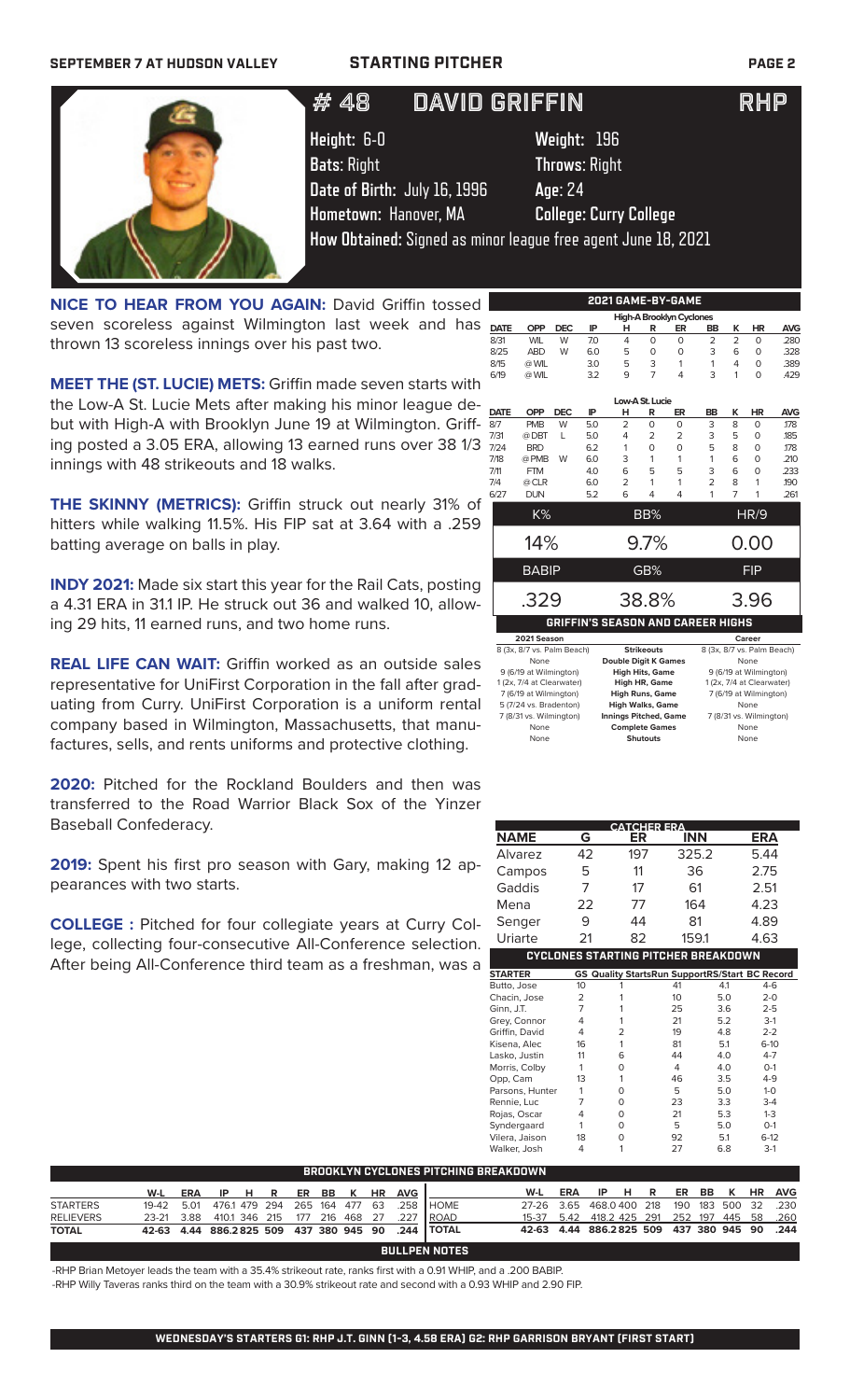| SEPTEMBER 7 AT HUDSON VALLEY | <b>BATTING PAGES</b> | <b>PAGE 3</b> |
|------------------------------|----------------------|---------------|
|------------------------------|----------------------|---------------|

| # 30 FRANCISCO ALVAREZ - C          |                             |                                                 | .237, 18 HR, 54 RBI, .365 wOBA, wRC+ 124               |
|-------------------------------------|-----------------------------|-------------------------------------------------|--------------------------------------------------------|
| <b>Last Game:</b> 2-4. HR. 2 RBI. R | <b>Home:</b> 23-124 (.185)  | <b>Last HR:</b> 9/5 vs. Wilmington              | <b>Season High, Hits:</b> 3 (3x, 8/10 at WIL)          |
| <b>RISP:</b> 20-74 (.270)           | <b>Road:</b> 36-121 (.300)  | <b>Multi-Hit Games: 15 (9/5 vs. Wilmington)</b> | <b>Season High, Runs:</b> $3$ ( $3x$ , $7/6$ at $HV$ ) |
| <b>Streak:</b> $1 G (2-4)$          | <b>vs. HV:</b> 11-59 (.186) | <b>Multi-RBI Games: 16 (9/5 vs. Wilmington)</b> | <b>Season High, RBI:</b> $4$ (2x, 8/10 at WIL)         |

**Season High, RBI:**  $4$  (2x, 8/10 at WIL)<br>**Season High, RBI:**  $4$  (2x, 8/10 at WIL)<br>**Season High, SB:** 1 (5x, 8/31 vs. WIL)

- Enters his fourth year in the Mets organization...Called up from Low-A St. Lucie on Monday, May 24...19 years old, turning 20 on November 19 • Ranks as the No. 1 prospect in the Mets system according to both *MLB Pipeline* and *Baseball America*...Ranked as No. 4 catching prospect in baseball and the
- No. 38 prospect in the game according to *MLB Pipeline*
- Hit .417 (20-48) with five doubles, two home runs, and 12 RBIs in 15 games with St. Lucie...Struck out seven times and walked 15...went 2-for-4 in stolen bases • Non-roster invitee to Mets Spring Training...Signed with NYM as NDFA on July 2, 2018

#### **Last Game: DNP Home: 23-102 (.225) Last HR:** 5/23 vs. Hudson Valley **Season High, Hits: 2 (7x, 8/8 vs. HV)**<br> **RISP:** 16-50 (.320) **Road: 21-83 (.253) Multi-Hit Games: 8 (8/20 at Hudson Valley) <b>Season High, Runs: 2** ( **RISP:** 16-50 (.320) **Road: 21-83 (.253) Multi-Hit Games: 8 (8/20** at Hudson Valley) **Road: 21-83 (.253) Multi-Hit Games: 8 (8/20** at Hudson Valley) **Vreems: 3** (7/24 vs. Wilmington) **Season High, RBI:** 2 (3x, 7/24 vs. WIL) **Season High, SB:** 1 (3x, 7/7 at HV) **# 9 ZACH ASHFORD - OF .238, 1 HR, 15 RBI, .292 wOBA, wRC+ 78**

- Enters his third year in the Mets organization...Called up from Low-A St. Lucie on Saturday, May 22
- Hit .340 (17-50) in 14 games with the St. Lucie Mets in 2021, collecting three doubles and six walks with a stolen base
- Spent his first few games as a pro with Brooklyn in 2019, hitting .136 in 16 games before being sent to the GCL Mets (37 G, .295/2/23/.413)
- Drafted by the Mets out of Fresno State in the 6th round of the 2019 MLB Draft<br>• 11 CODY BOHANEK INF **# 11 CODY BOHANEK - INF .181, 6 HR, 18 RBI, .303 wOBA, wRC+ 85 Last Game:** 0-3, BB, R, SB **Home:** 17-90 (.189) **Last HR:** 8/29 vs. Aberdeen **Season High, Hits:** 3 (5/5 at Asheville) **RISP:** 4-45 (.089) **Road:** 13-81 (.160) **Multi-Hit Games:** 4 (6/27 vs. Jersey Shore) **Season High, Runs:** 2 (3x, 9/3 vs. WIL) **Streak: vs. HV:** 3-41 (.073) **Multi-RBI Games:** 3 (7/15 vs. Jersey Shore) **Seaon High, RBI:** 2 (4x, 8/26 vs. ABD) **Season High, SB:** 1 (3x, 9/5 vs. WIL)
- Enters his third year in the Mets organization and his fifth as a professional...Traded from Houston to the Mets in January of 2019 along with 3B J.D. Davis in exchange for OF Ross Adolph, INF Luis Santana, and C Scott Manea
- Returns from Triple-A Syracuse 5/12-6/8, 6/24, 8/6-8/25: 34 G, .191/.351/.292/.643 with four doubles, one triple, one home run, and six RBIs with 17 walks • Broke camp with Brooklyn: 5 G, .313/.500/.500 with a home run a two RBIs before the call up
- Originally drafted by Houston in the 30th round of the 2017 MLB Draft from the University of Illinois-Chicago

| $\bm{\sharp}$ 48 $\,$ OSCAR CAMPOS - C $\,$ |                    |                         | .214, 0 HR, 0 RBI, .218 w0BA, wRC+ 32                |
|---------------------------------------------|--------------------|-------------------------|------------------------------------------------------|
| Last Game: $1-4$ . $2B$                     | <b>Home: 3-10</b>  | Last HR:                | <b>Season High, Hits:</b> 1 (3x, 9/5 vs. Wilmington) |
| $RISP: 0-3$                                 | Road: $0-4$        | <b>Multi-Hit Games:</b> | Season High, Runs:                                   |
| <b>Streak:</b> $2 G (3-8)$                  | <b>vs. HV: 0-4</b> | <b>Multi-RBI Games:</b> | Season High, RBI:                                    |
|                                             |                    |                         | Season High, SB:                                     |

- Signed by the Mets on August 20 from the Tri-City ValleyCats of the Frontier League, hitting .305/.322/.405 in 63 games with 17 doubles, three triples, three HR • Came up through the Houston Astros system since 2014, spending six games in 2019 with Triple-A Round Rock. Spent the majority of the season with Low-A Quad Cities in the Midwest League...elected free agency following the 2020 year.
- Played for Tri-City in the Houston system in 2018, facing the Brooklyn Cyclones in the NY-Penn League going 4-11...Faced current Mets big leaguer RHP Tylor Megill.

|         | $\#$ 8 ANTOINE DUPLANTIS - OF                      |                                                                                   |                                                                                                                                          | .253, 5 HR, 32 RBI, .303 wOBA, wRC+ 86                                                                                                                                                   |
|---------|----------------------------------------------------|-----------------------------------------------------------------------------------|------------------------------------------------------------------------------------------------------------------------------------------|------------------------------------------------------------------------------------------------------------------------------------------------------------------------------------------|
| Streak: | <b>Last Game:</b> 0-5<br><b>RISP:</b> 22-81 (.272) | <b>Home: 38-184 (.207)</b><br><b>Road:</b> 60-200 (.300)<br>vs. HV: 25-104 (.240) | <b>Last HR:</b> 7/22 vs. Wilmington<br><b>Multi-Hit Games: 26 (9/3 vs. Wilmington)</b><br><b>Multi-RBI Games:</b> 6 (9/3 vs. Wilmington) | Season High, Hits: 4 (2x, 7/22 vs. WIL)<br><b>Season High, Runs: 4 (5/16 at Greenville)</b><br><b>Season High, RBI:</b> 3 (3x, 8/6 vs. HV)<br><b>Season High, SB:</b> 1 (6x, 8/20 at HV) |

- Enters his third year in the Mets organization ...Spent his draft year with Brooklyn and scored the game-winning run against Lowell in the 2019 NYPL Championship
- Recorded eight outfield assists in 47 games to lead Brooklyn in 2019
- Finished his LSU career with 359 hits, most in school history and second-most in SEC history behind fellow Mets MiLB outfielder Jake Mangum (383 hits)...Never finished a season at LSU hitting lower than .316
- Mets 12th round pick, 2019...Also drafted in the 19th round by Cleveland in 2018...Brother Armond, holds the world record in the pole vault with a height of 6.18m.

|                                                       | $# 7$ NIC GADDIS - C/3B    |                                                                              |                                                                                                                                                                                                                                                                                                                                                                               | .163, 2 HR, 8 RBI, .317 wOBA, wRC+ 94                                                                                                                         |
|-------------------------------------------------------|----------------------------|------------------------------------------------------------------------------|-------------------------------------------------------------------------------------------------------------------------------------------------------------------------------------------------------------------------------------------------------------------------------------------------------------------------------------------------------------------------------|---------------------------------------------------------------------------------------------------------------------------------------------------------------|
| Last Game: DNP<br><b>RISP:</b> 5-15 (.333)<br>Streak: |                            | Home: 2-26 (.077)<br><b>Road: 4-16</b><br>$vs. H.V: 0-5$                     | Last HR: 7/24 vs. Wilmington<br><b>Multi-Hit Games: 1 (8/10 at Wilmington)</b><br>Multi-RBI Games: 3 (8/15 at Wilmington)                                                                                                                                                                                                                                                     | Season High, Hits: 2 (8/10 at Wilmington)<br>Season High, Runs: 2 (8/10 at Wilmington)<br><b>Season High, RBI: 3 (8/10 at Wilmington)</b><br>Season High, SB: |
|                                                       |                            | • Hit a combined .192 across 40 games in 2019 with Brooklyn and the GCL Mets | . Hit .250 (20-80) with a .421 OBP in 25 games with St. Lucie, hitting three home runs (a career-high) from his two in 2019.<br>• Returns to Coney Island where he was a member of the 2019 Cyclones for 15 games before being transferred to the GCL Mets.<br>. Drafted by the Mets in the 16th round of the 2019 MLB Draft out of Jacksonville StateHails from Trenton, GA. | • Enters his third year in the Mets organizationReceived from Low-A St. Lucie on Saturday, July 17 when C Juan Uriarte was placed on the temp. inactive list  |
|                                                       | $# 10$ LUIS GONZALEZ - INF |                                                                              |                                                                                                                                                                                                                                                                                                                                                                               | .269, 5 HR, 22 RBI, .318 wOBA, wRC+ 95                                                                                                                        |

| <b>Last Game: 1-4, 2B, RBI</b> | <b>Home:</b> 25-88 (.286)  | <b>Last HR:</b> 8/28 vs. Aberdeen                                                                             | Season High, Hits: 4 (3x, 8/28 vs. ABD)          |
|--------------------------------|----------------------------|---------------------------------------------------------------------------------------------------------------|--------------------------------------------------|
| <b>RISP:</b> $14-46$ (.304)    | <b>Road:</b> 22-87 (.252)  | <b>Multi-Hit Games: 11 (8/28 vs. Aberdeen)</b>                                                                | <b>Season High, Runs:</b> 3 (3x 8/10 at WIL)     |
| <b>Streak:</b> 3 G (3-11)      | <b>vs. HV:</b> 8-50 (.160) | <b>Multi-RBI Games:</b> 5 (9/3 vs. Wilmington)                                                                | <b>Season High, RBI:</b> $2$ (6x, $9/3$ vs. WIL) |
|                                |                            |                                                                                                               | <b>Season High, SB:</b> 1(7/22 vs. WIL)          |
|                                |                            | . Enters his first season in the Mets organization, signing a minor league deal with New York on May 30, 2021 |                                                  |

- ganization, signing a minor league deal with New York on May 30, 2021.
- Played three games with Low-A St. Lucie, going 3-12 with a double.
- Spent seven seasons in the Cincinnati farm system, reaching as high as Triple-A Louisville in 2019. • Career .253 hitter in 587 games and 2,151 at-bats with Cincinnati and New York farm systems.
- Signed with the Reds in September of 2012.

| #2<br>RONNY MAURICIO - INF          |                            |                                                 | . 244, 18 HR, 62 RBI, .318 wOBA, wRC+ 95. .              |
|-------------------------------------|----------------------------|-------------------------------------------------|----------------------------------------------------------|
| <b>Last Game: 2-4. HR. 3 RBI. R</b> | Home: 40-179 (.223)        | <b>Last HR:</b> 9/5 vs. Wilmington              | <b>Season High, Hits: 3 (5x, 8/24 vs. ABD)</b>           |
| <b>RISP:</b> 27-101 (.267)          | <b>Road:</b> 53-196 (.270) | <b>Multi-Hit Games: 25 (9/5 vs. Wilmington)</b> | <b>Season High, Runs: 3 (2x 7/27 vs. ABD)</b>            |
| <b>Streak:</b> $1 \text{ G}$ (2-4)  | vs. HV: 15-100 (.150)      | <b>Multi-RBI Games: 17 (9/5 vs. Wilmington)</b> | <b>Season High, RBI:</b> $4$ ( $3x$ , $8/25$ vs. $ABD$ ) |
|                                     |                            |                                                 | <b>Season High, SB: 2 (6/27 vs. JS)</b>                  |

• Enters his fifth year in the Mets organization...Rated as the No. 2 prospect in the Mets system and the No. 58 prospect in baseball according to *MLB Pipeline* • Non-roster invitee to Spring Training for the third consecutive season...Spent 2020 at the Mets Alternate Site and had one at-bat with the Tigres del Licey in the Dominican Winter League

- Named a South Atlantic League mid-season All-Star with Columbia (A) in 2019
- Won the 2018 GCL Mets Sterling Award, given to the team's most valuable player...Signed with the Mets as a 16-year-old on July 2, 2017.

#### **Last Game:** DNP **Home:** 1-18 **Last HR: Season High, Hits:** 2 (8/10 at WIL) **RISP:** 4-16 (.250) **Road:** 6-23 **Multi-Hit Games:** 1 (8/10 at Wilmington) **Season High, Runs:** 1 (2x, 8/10 at WIL) **Streak: views. vs. HV:** 3-17 (.176) **Multi-RBI Games:** 1 (8/10 at Wilmington) **Season High, RBI:** 2 (8/10 at WIL) **Season High, SB:** 1 (8/21 at WIL) **# 14 TANNER MURPHY - OF .171, 0 HR, 3 RBI, .202 wOBA, wRC+ 22**

- Enters his third year in the Mets organization...promoted from Low-A St. Lucie on Friday, August 6
- Played 25 games (four with FCL Mets) and 21 with Low-A St. Lucie, hitting a combined .195 with a .316 OBP, hitting three home runs and driving in 14 runs • Spent his first professional season with the Rookie-level Kingsport Mets in the Appalachian League, hitting. 201 in 40 games
- Drafted by the Mets in the 18th round of the 2019 MLB Draft out of the University of North Florida...Born and raised in Memphis, TN.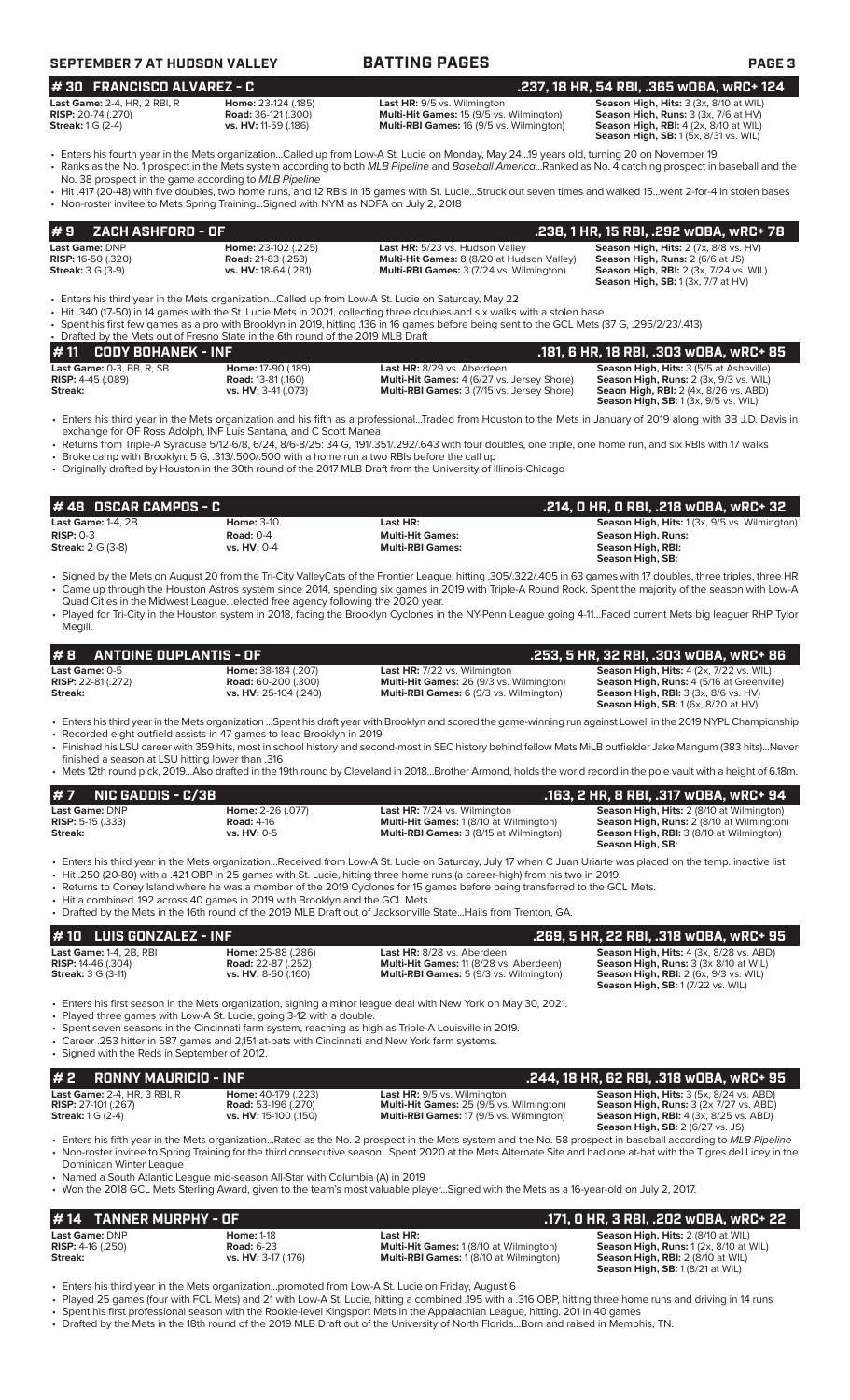### **SEPTEMBER 7 AT HUDSON VALLEY BATTING PAGES PAGE 4**

#### **# 22 JAYLEN PALMER - INF/OF .232, 3 HR, 13 RBI, .346 wOBA, wRC+ 112 Last Game:** 1-2, 2 BB, 2 R **Home:** 11-48 (.229) **Last HR:** 8/31 vs. Wilmington **Season High, Hits:** 3 (8/13 at WIL)

**RISP:** 6-25 (.240) **Road:** 11-43 (.256) **Multi-Hit Games:** 4 (9/3 vs. Wilmington) **Season High, Runs:** 2 (5x, 9/5 vs. WIL) **Streak: 3** G (4-9) **Road:** 11-43 (.256) **Multi-Hit Games: 4 (9/3** vs. Wilmington) **Season High, Runs:** 2 (5x, 9/5 vs. WIL) **Streak: 3** G (4-9) **vs. HV:** 5-33 (.152) **Multi-RBI Games:** 5 (9/3 vs. Wilmington) **Season High,** 

**Season High, RBI:** 3 (2x 8/31 vs. WIL)<br>**Season High, SB:** 1 (4x, 8/18 at HV)

• Enters his fourth year in the Mets organization...No. 11 prospect in the Mets system, according to *MLB Pipeline*...Promoted to High-A Brooklyn on 8/3. • Stole 23 bases for Low-A St. Lucie (departs the league as the third-highest total in Low-A Southeast).

• Hit .276/.378/.386 across 66 games with St. Lucie in 2021, collecting 13 doubles, four triples, and two home runs with 24 RBIs.

• Lowered his strikeout rate from 40% in 2019 with Kingsport to 28% with St. Lucie.

• Drafted in the 22nd round of the 2018 MLB Draft out of Holy Cross (NY) High School in Flushing...\$200K signing bonus

|                            | $# 4$ JOSE PEROZA - INF                                                                           |                                                | .256. 2 HR. 8 RBI. .338 WOBA. WRC+ 108         |  |  |  |  |  |
|----------------------------|---------------------------------------------------------------------------------------------------|------------------------------------------------|------------------------------------------------|--|--|--|--|--|
| <b>Last Game: DNP</b>      | <b>Home: 11-35 (.314)</b>                                                                         | Last HR: 8/24 vs. Aberdeen                     | <b>Season High, Hits: 2 (6x, 8/27 vs. ABD)</b> |  |  |  |  |  |
| <b>RISP:</b> 5-20 $(.250)$ | <b>Road:</b> 10-40 (.250)                                                                         | <b>Multi-Hit Games:</b> 6 (9/3 vs. Wilmington) | <b>Season High, Runs: 2 (8/18 at HV)</b>       |  |  |  |  |  |
| <b>Streak:</b> $1 G (2-4)$ | vs. HV: 11-36 (.306)                                                                              | <b>Multi-RBI Games: 3 (8/24 vs. Aberdeen)</b>  | <b>Season High, RBI: 3 (2x, 8/24 vs. ABD)</b>  |  |  |  |  |  |
|                            |                                                                                                   |                                                | Season High, SB:                               |  |  |  |  |  |
|                            | . Enters his sixth year in the Mets organizationpromoted to Brooklyn on 8/3 from Low-A St. Lucie. |                                                |                                                |  |  |  |  |  |

• Hit .274 with seven home runs and 47 RBIs across 64 games with Low-A St. Lucie this season.

• Part of Brooklyn's 2019 New York-Penn League Championship Team.

• 2021 marks his first full-season assignment after short season assignments with GCL Mets and the NYPL.

• Signed as non-drafted international free agent signing on July 2, 2016 from Venezuela.

# **# 19 LUKE RITTER - INF .242, 11 HR, 37 RBI, .325 wOBA, wRC+ 99**

#### **Last Game:** 3-4, R **Home:** 18-94 (.191) **Last HR:** 7/6 at Hudson Valley **Season High, Hits:** 3 (2x, 9/5 at Wil) **RISP:** 13-60 (.203) **Road:** 34-118 (.288) **Multi-Hit Games:** 13 (8/27 vs. Aberdeen) **Season High, Runs:** 2 (3x, 7/6 at HV) **Streak:** vs. HV: 10-51 (.196) **Multi-RBI Games:** 9 (8/19 at Hudson Valley)

**Season High, SB:** 1 (5/12 at Greenville)

• Enters his third year in the Mets organization...Won a New York-Penn League title with Brooklyn in 2019

• Missed 32 games with a broken bone in his left hand...Went on the IL after July 7 when he suffered the injury mid-game at Hudson Valley

• Led Brooklyn in 2019 in games played (68), runs (39), doubles (15), and walks (33)

• Mets 7th-round pick in 2019 from Wichita State...Also drafted by the Minnesota Twins in the 37th round of the 2018 MLB Draft

| • Played linebacker at Rockhurst High School and set the school record with 184 tackles. |                    |                                                  |                                             |
|------------------------------------------------------------------------------------------|--------------------|--------------------------------------------------|---------------------------------------------|
| # 45 JOE SUOZZI - OF                                                                     |                    |                                                  | .190. 1 HR. 6 RBI. .295 wOBA. wRC+ 80       |
| Last Game: DNP                                                                           | <b>Home: 5-32</b>  | <b>Last HR: 7/16 vs. Jersey Shore</b>            | <b>Season High, Hits: 2 (7/28 at JS)</b>    |
| <b>RISP:</b> $4-19$ $(.211)$                                                             | <b>Road: 3-10</b>  | <b>Multi-Hit Games: 1(7/28 at Jersey Shore)</b>  | <b>Season High, Runs: 2 (7/27 at JS)</b>    |
| Streak:                                                                                  | vs. HV: 1-2 (.500) | <b>Multi-RBI Games:</b> 2 (8/5 vs. Jersey Shore) | <b>Season High, RBI:</b> 2 (2x, 8/5 vs. HV) |
|                                                                                          |                    |                                                  | Season High, SB:                            |

• Enters his third year in the Mets organization...received from Low-A St. Lucie on July 13

• Hit .292 with a .372 on-base percentage in 30 games with the Mets...posted a wRC+112, hitting four doubles and two home runs

Signed by the Mets on June 15, 2020 out of Boston College

• Attended Chaminade High School in Mineola, NY

• His father, Tom Suozzi, is the former Nassau County Executive and current U.S. House of Representatives member of NY's 3rd district (Nassau, Suffolk, Queens)

|      |                          |                         |                  |                 |      | Hardest Hit Balls - 2021 (not all games listed- from available Trackman data) |                         |           |                        |
|------|--------------------------|-------------------------|------------------|-----------------|------|-------------------------------------------------------------------------------|-------------------------|-----------|------------------------|
| Date | Player                   | <b>Opponent</b>         | <b>Exit Velo</b> | Result          | 6/1  | Ronny Mauricio                                                                | at Jersey Shore         | 109.6     | <b>Triple</b>          |
| 8/12 | <b>Francisco Alvarez</b> | at Wilmington           | 112.8            | Home Run        | Date | Plaver                                                                        | <b>Opponent</b>         | Exit Velo | Result                 |
| 6/12 | Francisco Alvarez        | vs. Hudson Valley 112.5 |                  | Double          | 6/22 | Brett Baty                                                                    | vs. Jersey Shore        | 109.2     | Double                 |
| 9/5  | Ronny Mauricio           | vs. Wilminaton          | 112.2            | Single          | 6/15 | <b>Francisco Alvarez</b>                                                      | at Wilmington           | 109.2     | Single                 |
| 6/11 | Brett Baty               | vs. Hudson Valley 111.2 |                  | Ground Out      | 6/1  | Francisco Alvarez at Jersey Shore                                             |                         | 109.0     | Home Run               |
| 6/29 | Ronny Mauricio           | at Aberdeen             | 110.4            | Single          | 8/29 | Ronny Mauricio                                                                | vs. Aberdeen            | 109.0     | <b>Ground Ball Out</b> |
| 8/21 | Francisco Alvarez        | at Hudson Vallev        | 110.3            | Ground Out      | 5/25 | Francisco Alvarez                                                             | vs. Aberdeen            | 109       | Single                 |
| B/12 | Ronny Mauricio           | at Wilmington           | 109.9            | Line Out        | 8/6  | Ronny Mauricio                                                                | vs. Hudson Valley 108.7 |           | <b>Home Rune</b>       |
| 7/3  | Luis Gonzalez            | at Aberdeen             | 109.9            | Ground Out      | 6/5  | <b>Francisco Alvarez</b>                                                      | at Jersev Shore         | 108.7     | <b>Ground Ball Out</b> |
| 6/1  | Adrian Hernandez         | at Jersev Shore         | 109.8            | <b>Home Run</b> | 6/2  | <b>Francisco Alvarez</b>                                                      | at Jersey Shore         | 108.7     | Single                 |
| 6/6  | Francisco Alvarez        | at Jersev Shore         | 109.7            | Single          | 7/13 | Brett Baty                                                                    | at Hudson Valley        | 108.7     | Single                 |
| B/2B | Ronny Mauricio           | vs. Aberdeen            | 109.6            | Line Out        | 7/22 | Ronny Mauricio                                                                | vs. Wilmington          | 108.1     | Home Run               |

## **Recent Home Run Chart**

| Date | Player                   | Exit Velo<br><b>Opponent</b> | Launch Angle | <b>Distance</b> | 8/19 | Jose Peroza              | at Hudson Vallev          |      |           |
|------|--------------------------|------------------------------|--------------|-----------------|------|--------------------------|---------------------------|------|-----------|
| B/B  | Francisco Alvarez        | vs. Hudson Valley            |              |                 |      | Ronny Mauricio           | at Hudson Valley          |      |           |
|      | Jeremy Vasquez           | vs. Hudson Valley93.6 mph    | 33.6         | 341 ft.         | 8/21 | Jose Peroza              | at Hudson Valley102.7 mph | 29.9 | 394 ft.   |
| 8/9  | Jeremy Vasquez           | vs. Hudson Valley101.1 mph   | 29.2         | 405 ft.         | 8/24 | Ronny Mauricio           | vs. Aberdeen<br>93.8 mph  | 35.9 | 343 ft.   |
| 8/10 | <b>Francisco Alvarez</b> | at Wilmington 112.8 mph      | 27.2         | 416 ft.         |      | Jose Peroza              | 104.1 mph<br>vs. Aberdeen | 45.8 | 344 ft.   |
|      | Nic Gaddis               | at Wilmington 97.5 mph       | 27.8         | 388 ft.         | 8/25 | Javlen Palmer            | vs. Aberdeen              |      |           |
|      | Luis Gonzalez            | at Wilmington 102.6 mph      | 31.1         | 442 ft.         | 8/26 | Cody Bohanek             | vs. Aberdeen<br>$101$ mph | 27   | 335 ft.   |
| 8/12 | <b>Francisco Alvarez</b> | at Wilmington 101.5 mph      | 26.9         | 398 ft.         | 8/28 | Luis Gonzalez            | 95 mph<br>vs. Aberdeen    | 35   | 349 ft.   |
| 8/15 | <b>Francisco Alvarez</b> | at Wilmington                |              |                 | 8/29 | Cody Bohanek             | vs. Aberdeen<br>$101$ mph | 32   | 396 ft.   |
| 8/18 | <b>Francisco Alvarez</b> | at Hudson Valley             |              |                 | 9/3  | <b>Francisco Alvarez</b> | vs. Wilmington 105 mph    | 32   | 428 ft.   |
|      | Jose Peroza              | at Hudson Vallev             |              |                 | 9/5  | <b>Francisco Alvarez</b> | vs. Wilminaton 101.3 mph  | 33   | $414$ ft. |
|      | Jeremy Vasquez           | at Hudson Vallev             |              |                 |      | Ronny Mauricio           | vs. Wilmington 101.3 mph  | 28   | 404 ft.   |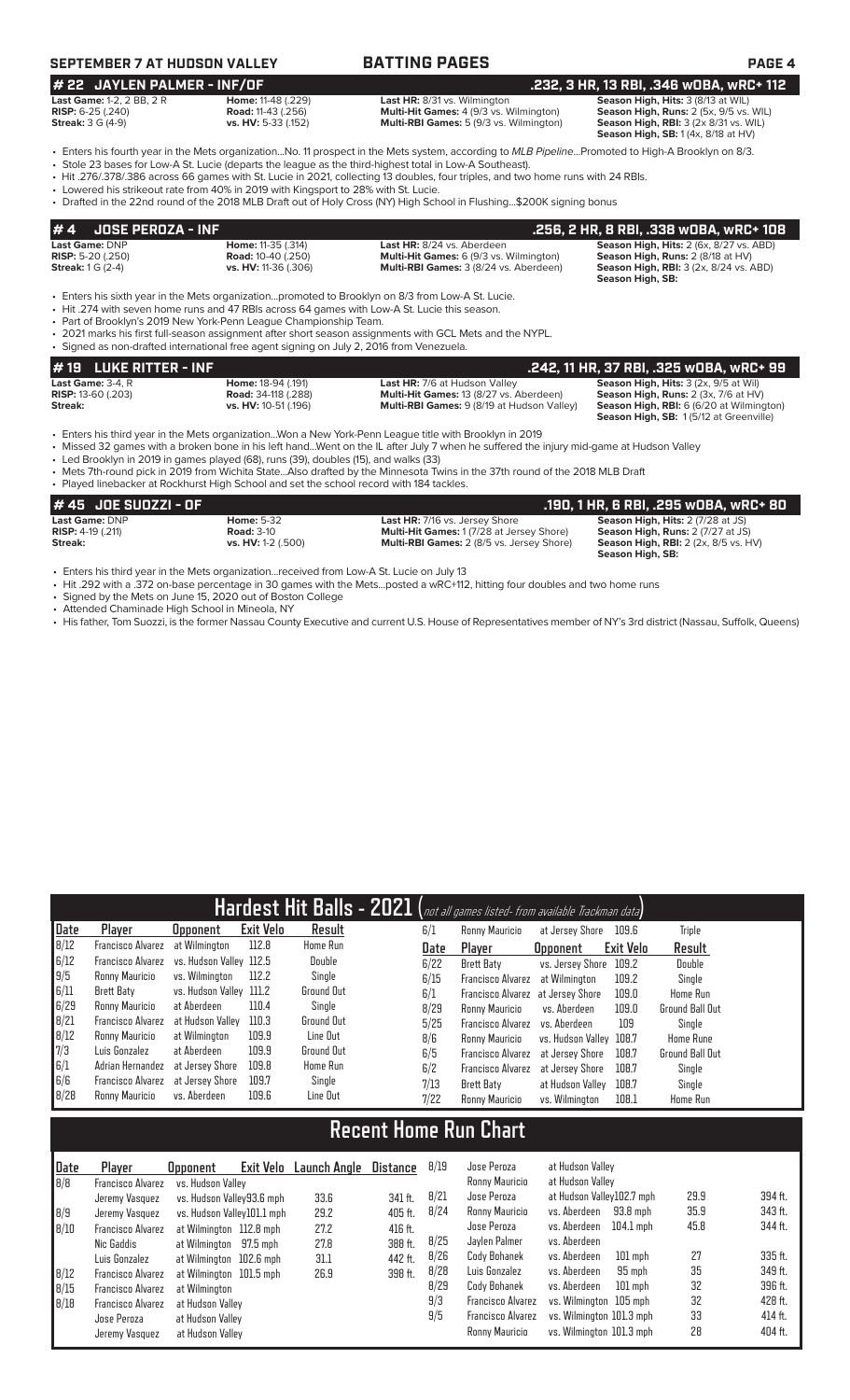### **SEPTEMBER 7 AT HUDSON VALLEY BULLPEN PAGE PAGE 5**

| #<br><b>NOLAN CLENNEY - RHP</b>                                                                |                                      | O K%, O BB%, O.OO ERA, O G        |                     |                  | <b>LAST FIVE APPEARANCES</b> |                       |                     |                     |                       |                           |                   |                      |
|------------------------------------------------------------------------------------------------|--------------------------------------|-----------------------------------|---------------------|------------------|------------------------------|-----------------------|---------------------|---------------------|-----------------------|---------------------------|-------------------|----------------------|
| Last App:<br>Last Loss:                                                                        | SV/OP (Last):                        | Holds:                            |                     |                  |                              | <b>NOLAN CLENNEY</b>  |                     |                     |                       |                           |                   |                      |
| <b>Inherited Runners/Stranded:</b><br>Leadoff:                                                 |                                      |                                   | DATE                | OPP              | DEC.                         | IP                    | H.                  | R                   | ER                    | <b>BB</b>                 | K                 | HI                   |
| Enters his first year in the Mets organizationReceived from Low-A St. Lucie on September 7     |                                      |                                   | 9/1                 | @ JUP*           |                              | 1.2                   | $\overline{2}$      | 0                   | $\circ$               | $\Omega$                  | 2                 | $\Omega$             |
| • Signed to a minor league deal on June 28, 2021Made 13 relief apps for Low-A St. Lucie        |                                      |                                   | 8/28                | $DBT^*$          |                              | 2.0                   | $\mathbf{1}$        | $\mathbf{1}$        | $\mathbf{1}$          | $\mathbf{1}$              | 3                 | $\mathbf 0$          |
| • Pitched with Gary in 2021 and with Utica in 2019 and 2020 in independent baseball            |                                      |                                   | 8/25                | $DBT^*$          |                              | 1.0                   | $\overline{2}$      | $\mathbf 0$         | $\circ$               | $\Omega$                  | $\overline{2}$    | $\Omega$             |
| · 25 year old hails from Northville, MichiganAttended NC State                                 |                                      |                                   | 8/21                | @ TAM*           |                              | 2.1                   | 3                   | $\overline{4}$      | $\overline{4}$        | 0                         | 4                 | $\overline{2}$       |
|                                                                                                |                                      |                                   | 8/17                | @ TAM*           | W                            | 2.0                   | $\Omega$            | $\Omega$            | $\Omega$              | $\mathbf{1}$              | 3                 | $\Omega$             |
| #<br><b>DYLAN HALL - RHP</b>                                                                   |                                      | 0 K%, 0 BB%, 0.00 ERA, 0 G        |                     |                  |                              | <b>DYLAN HALL</b>     |                     |                     |                       |                           |                   |                      |
| Last App:<br>Last Loss:                                                                        | SV/OP (Last):                        | Holds:                            | DATE                | OPP              | DEC.                         | IP                    | Н                   | R                   | ER                    | <b>BB</b>                 | K                 | HI                   |
| Leadoff:<br><b>Inherited Runners/Stranded:</b>                                                 |                                      |                                   | 9/4                 | @ JUP*           |                              | 2.0                   | $\mathbf{1}$        | $\mathbf 0$         | $\mathbf 0$           | 1                         | $\overline{2}$    | 0                    |
| Enters his first year in the Mets organizationreceived from Low-A St. Lucie on September 7     |                                      |                                   |                     | 8/31@ FCL AST**  |                              | 2.0                   | $\overline{2}$      | $\circ$             | $\circ$               | $\overline{2}$            | 3                 | $\Omega$             |
| Has pitched with Double-A Binghamton, Low-A St. Lucie, and FCL Mets(16IP, 19 K, 12 BB, 11 ER)  |                                      |                                   |                     | 8/24@ FCL NATS** |                              | 0.2                   | $\mathbf 0$         | $\mathsf{O}\xspace$ | $\circ$               | $\overline{2}$            | $\mathbf{1}$      | $\circ$              |
|                                                                                                |                                      |                                   |                     | 5/20 @ ERI***    | L                            | 3.1                   | $\overline{7}$      | 5                   | 5                     | $\overline{2}$            | 2                 |                      |
| . Pitched for Virginia Tech and Central OklahomaSigned MiLB FA deal with Mets June 15, 2020.   |                                      |                                   | 5/14                | $ALT***$         | L                            | 4.0                   | $\overline{7}$      | $\overline{7}$      | 6                     | $\overline{2}$            | 6                 |                      |
| · From Stafford, Virginiathrew a perfect game for Mountain View High School                    |                                      |                                   |                     |                  |                              |                       |                     |                     |                       |                           |                   |                      |
| <b>LUIS MONTAS - RHP</b><br>#                                                                  |                                      | 24.2 K%, 5.6 BB%, 1.45 ERA, 1 G   |                     |                  |                              | <b>LUIS MONTAS</b>    |                     |                     |                       |                           |                   |                      |
|                                                                                                |                                      |                                   | <b>DATE</b><br>8/24 | OPP<br>$DBT^*$   | <b>DEC</b><br><b>SV</b>      | IP<br>1.0             | Н.<br>3             | R<br>1              | ER.<br>1              | <b>BB</b><br>0            | K<br>$\circ$      | HI<br>$\overline{1}$ |
| Last App: 9/2 vs. WIL<br><b>Last Loss:</b>                                                     | SV/OP (Last):                        | Holds:                            | 8/17                | @ TAM*           | SV                           | 2.0                   | $\mathbf{1}$        | $\mathbf 0$         | $\mathsf O$           | $\mathbf{1}$              | 3                 | $\mathbf 0$          |
| Leadoff: 0/1<br><b>Inherited Runners/Stranded:</b>                                             |                                      |                                   | 8/8                 | PMB <sup>*</sup> | <b>SV</b>                    | 1.0                   | $\mathbf{1}$        | $\mathbf 0$         | $\circ$               | $\mathbf 0$               | $\mathbf{1}$      | $\Omega$             |
| · Enters his third year in the Mets organizationpromoted from Low-A St. Lucie on 8/31          |                                      |                                   | 7/31                | @ DBT*           |                              | 1.0                   | $\circ$             | 0                   | $\circ$               | 0                         | 3                 | $\mathbf 0$          |
| • Had a 24% K rate, 5.9% walk rate, .282 BABIP, and 3.73 FIP in 19 games with Low-A St. Lucie  |                                      |                                   | 9/2                 | <b>WIL</b>       |                              | 1.0                   | 3                   | $\overline{2}$      | $\overline{2}$        | $\Omega$                  | $\mathbf{1}$      | $\mathbf 0$          |
| • Went 7/9 in save opportunities this season with Mets                                         |                                      |                                   |                     |                  |                              | <b>COLBY MORRIS</b>   |                     |                     |                       |                           |                   |                      |
| · 20 years old out of San Cristobal, Dominican Republic on July 2, 2019                        |                                      |                                   | DATE                | OPP              | <b>DEC</b>                   | ΙP                    | н                   | R                   | ER                    | BB                        | Κ                 | HI                   |
|                                                                                                |                                      |                                   | 8/17                | @ WIL            | L                            | 1.2                   | $\Omega$            | $\mathbf{1}$        | $\Omega$              | $\Omega$                  | $\mathbf{1}$      | $\Omega$             |
| <b>COLBY MORRIS - RHP</b><br>#38                                                               |                                      | 26.1 K%, 9.5 BB%, 3.51 ERA, 23 G  | 8/21                | @ HV             |                              | 2.2                   | $\circ$             | $\mathbf 0$         | $\circ$               | 2                         | $\overline{4}$    | 0                    |
| <b>Last App:</b> 9/3 vs. WIL<br>Last Loss: 8/17 at Hudson Valley                               | SV/OP (Last):                        | Holds:                            | 8/25                | vs. ABD          |                              | 2.0                   | $\circ$             | $\Omega$            | $\Omega$              | $\Omega$                  | 4                 | $\Omega$             |
| Leadoff: 8-30, 3B, 3 BB, 4 HBP Inherited Runners/Stranded: 11/6                                |                                      |                                   | 8/29                | vs. ABD          |                              | 1.2                   | 3                   | 1                   | $\mathbf{1}$          | 1                         | $\mathbf{1}$      | $\Omega$             |
| • Enters his first season in the Mets organizationcalled up from Low-A St. Lucie on May 20     |                                      |                                   | 9/3                 | vs. WIL          |                              | 2.0                   | $\Omega$            | $\Omega$            | $\Omega$              | $\Omega$                  | 1                 | $\Omega$             |
| • Made four scoreless appearances in relief for the St. Lucie Mets to being 2021               |                                      |                                   |                     |                  |                              | <b>MICHEL OTANEZ</b>  |                     |                     |                       |                           |                   |                      |
| . Minor League free agent signingpitched at Middlebury in Vermont                              |                                      |                                   | DATE<br>8/17        | OPP<br>@ HV      | <b>DEC</b>                   | IP<br>1.0             | Н<br>$\Omega$       | R<br>$\Omega$       | <b>ER</b><br>$\Omega$ | <b>BB</b><br>$\mathbf{1}$ | K<br>$\mathbf{1}$ | HI<br>$\Omega$       |
| #26<br><b>MICHEL OTANEZ - RHP</b>                                                              |                                      | 31.0 K%, 22.6 BB%, 4.54 ERA, 31 G | 8/20                | @ HV             |                              | 1.0                   | $\circ$             | $\circ$             | $\circ$               | $\mathbf{1}$              | $\overline{2}$    | 0                    |
| Last App: 9/4 vs. WIL<br><b>Last Loss:</b>                                                     | <b>SV/OP (Last):</b> 0/2 (BS vs. JS) | Holds: $3$                        |                     | 8/26 vs. ABD     |                              | 1.0                   | $\mathbf{1}$        | 0                   | $\Omega$              | $\Omega$                  | $\overline{4}$    | $\Omega$             |
| <b>Leadoff:</b> 6-28<br>Inherited Runners/Stranded: 15/5                                       |                                      |                                   | 8/29                | vs. ABD          |                              | 1.0                   | 1                   | 1                   | $\mathbf{1}$          | $\overline{2}$            | $\overline{2}$    | 0                    |
|                                                                                                |                                      |                                   | 9/4                 | vs. WIL          |                              | 2.0                   | $\Omega$            | O                   | $\Omega$              | $\Omega$                  | $\overline{2}$    | O                    |
| • Enters his sixth year in the Mets orgNo. 26 prospect in the system according to MLB Pipeline |                                      |                                   |                     |                  |                              |                       |                     |                     |                       |                           |                   |                      |
| · Returns to Brooklyn for the second assignment in a row                                       |                                      |                                   |                     |                  |                              | <b>HUNTER PARSONS</b> |                     |                     |                       |                           |                   |                      |
| • Pitched with the Cyclones and won an NYPL title in 2019 and also spent time with Kingsport   |                                      |                                   | DATE<br>8/18        | OPP<br>@ HV      | DEC<br>W                     | IP<br>2.0             | н<br>$\overline{2}$ | R<br>$\mathbf{1}$   | ER<br>$\mathbf{1}$    | BB<br>$\Omega$            | Κ<br>3            | HI<br>$\mathbf{1}$   |
| • Missed 2017 due to injuryStruck out 21 batters in 21.1 innings with the DSL Mets1 in 2016.   |                                      |                                   | 8/21                | @ HV             |                              | 2.0                   | $\circ$             | $\circ$             | $\circ$               | $\mathbf{1}$              | $\overline{2}$    | $\mathbf 0$          |
| <b>HUNTER PARSONS - RHP</b><br>#44                                                             |                                      | 28.4 K%, 13.2 BB%, 4.20 ERA, 21 G | 8/26                | vs. ABD          |                              | 1.0                   | 3                   | 3                   | $\Omega$              | 1                         | $\Omega$          | $\Omega$             |
| Last App: 9/4 vs. WIL<br>Last Loss:                                                            | SV/OP (Last):                        | Holds: 1                          | 8/29                | vs. ABD          |                              | 2.0                   | $\mathbf{1}$        | $\mathbf 0$         | $\circ$               | $\overline{2}$            | $\overline{4}$    | $\Omega$             |
| Leadoff: 7-27, 3 BB<br>Inherited Runners/Stranded: 13/9                                        |                                      |                                   | 9/4                 | vs. WIL          |                              | 2.2                   | $\circ$             | $\circ$             | $\Omega$              | $\Omega$                  | $\overline{4}$    | $\mathbf 0$          |
|                                                                                                |                                      |                                   |                     |                  |                              | <b>REYSON SANTOS</b>  |                     |                     |                       |                           |                   |                      |
| • Enters his third year in the Mets orgCalled up from Low-A St. Lucie on May 20                |                                      |                                   | DATE                | OPP              | <b>DEC</b>                   | IP                    | Н                   | R                   | ER                    | <b>BB</b>                 | Κ                 | HI                   |
| • Made four relief appearances with the Mets (A-), striking out 18 in 10 innings (45% K rate). |                                      |                                   | 8/31                | $@$ JUP*         |                              | 1.1                   | $\circ$             | $\circ$             | $\circ$               | $\circ$                   | $\mathbf{1}$      | $\mathbf 0$          |

• Pitched with the Cyclones and won an NYPL title in 2019

| #                                                                                             | <b>REYSON SANTOS - RHP</b>                                   |               | O K%. O BB%. 0.00 ERA. O G |  |  |
|-----------------------------------------------------------------------------------------------|--------------------------------------------------------------|---------------|----------------------------|--|--|
| Last App:<br>Leadoff:                                                                         | <b>Last Loss:</b><br><b>Inherited Runners/Stranded: 13/9</b> | SV/OP (Last): | $Holds: 0$                 |  |  |
| • Enters his fourth year in the Mets organizationreceived from Low-A St. Lucie on September 7 |                                                              |               |                            |  |  |

• Made 27 appearances with the Mets...struck out 44 and walked 22 in 35.1 IP • Part of Brooklyn's NYPL Title in 2019, earning the save in game one of the championship series

• 22 year old hails from Bani in the Domiinican Republic

| l # 50 l                       | EVY RUIBAL - RHP                                        | 22.0 K%, 19.5 BB% 5.94 ERA, 15 G |          |  |
|--------------------------------|---------------------------------------------------------|----------------------------------|----------|--|
| <b>Last App:</b> $9/3$ vs. WIL | <b>Last Loss:</b> $8/19$ at $HV$                        | SV/OP (Last):                    | Holds: 2 |  |
|                                | Leadoff: 3-12, 2B, 2 BB Inherited Runners/Stranded: 9/7 |                                  |          |  |

- Signed to a minor league deal on June 27 from the Florence Y'alls (Frontier League)
- Pitched in the Dodgers system from 2015-2018, reaching High-A Rancho Cucamonga • Drafted by the Dodgers in the 16th round of the 2017 MLB Draft from Notre Dame

• From Milburn, New Jersey, attending Milburn High School

|            |               | <b>LAST FIVE APPEARANCES</b> |                      |                |          |    |           |                |                |
|------------|---------------|------------------------------|----------------------|----------------|----------|----|-----------|----------------|----------------|
|            |               |                              | <b>NOLAN CLENNEY</b> |                |          |    |           |                |                |
| DATE       | OPP           | <b>DEC</b>                   | IP                   | н              | R        | ER | <b>BB</b> | К              | <b>HR</b>      |
| 9/1        | $@$ JUP*      |                              | 1.2                  | 2              | 0        | O  | O         | $\overline{2}$ | $\Omega$       |
| 8/28       | DBT*          |                              | 2.0                  | 1              | 1        | 1  | 1         | 3              | $\Omega$       |
| 8/25       | DBT*          |                              | 1.0                  | $\overline{2}$ | O        | O  | O         | $\overline{2}$ | $\Omega$       |
| 8/21       | @ TAM*        |                              | 2.1                  | 3              | 4        | 4  | O         | 4              | $\overline{2}$ |
| 8/17       | @ TAM*        | W                            | 2.0                  | O              | $\Omega$ | O  | 1         | 3              | $\Omega$       |
|            |               |                              | <b>DYLAN HALL</b>    |                |          |    |           |                |                |
| DATE       | OPP           | <b>DEC</b>                   | IP                   | н              | R        | ER | ВB        | K              | HR             |
| $Q/\Delta$ | $II$ ID*<br>൹ |                              | っぃ                   | 1              | ∩        | ∩  |           | っ              | ∩              |

|      | DATE OPP         | DEC. | IP  | н             | R             | ER.      | BB |   | HR. |
|------|------------------|------|-----|---------------|---------------|----------|----|---|-----|
| 9/4  | $@$ JUP*         |      | 2 O |               |               | $\Omega$ |    |   | O   |
|      | 8/31@ FCL AST**  |      | 2 O | $\mathcal{P}$ | O             | O        | 2  | ₹ |     |
|      | 8/24@ FCL NATS** |      | 0.2 |               |               | $\Omega$ | 2  |   |     |
|      | 5/20 @ ERI***    |      | 31  |               | 5.            | 5.       | 2  |   |     |
| 5/14 | $ALT***$         |      | 4 O | $\prime$      | $\frac{1}{2}$ | 6        |    |   |     |

|             |         |     | <b>LUIS MONTAS</b>   |          |          |                |                |                |          |
|-------------|---------|-----|----------------------|----------|----------|----------------|----------------|----------------|----------|
| <b>DATE</b> | OPP     | DEC | IP                   | н        | R        | ER             | BB             | Κ              | ΗR       |
| 8/24        | DBT*    | SV  | 1.0                  | 3        | 1        | 1              | 0              | 0              | 1        |
| 8/17        | @ TAM*  | SV  | 2.0                  | 1        | 0        | O              | 1              | 3              | $\Omega$ |
| 8/8         | $PMB^*$ | SV  | 1.0                  | 1        | 0        | 0              | O              | 1              | 0        |
| 7/31        | @ DBT*  |     | 1.0                  | $\Omega$ | 0        | O              | O              | 3              | 0        |
| 9/2         | WIL     |     | 1.0                  | 3        | 2        | $\overline{2}$ | 0              | 1              | $\Omega$ |
|             |         |     | <b>COLBY MORRIS</b>  |          |          |                |                |                |          |
| <b>DATE</b> | OPP     | DEC | IP                   | н        | R        | ER             | BB             | Κ              | ΗR       |
| 8/17        | @ WIL   | L   | 1.2                  | 0        | 1        | 0              | 0              | 1              | 0        |
| 8/21        | @ HV    |     | 2.2                  | $\Omega$ | 0        | O              | $\overline{2}$ | 4              | $\Omega$ |
| 8/25        | vs. ABD |     | 2.0                  | $\Omega$ | 0        | O              | O              | 4              | 0        |
| 8/29        | vs. ABD |     | 1.2                  | 3        | 1        | 1              | 1              | 1              | $\Omega$ |
| 9/3         | vs. WIL |     | 2.0                  | 0        | 0        | O              | 0              | 1              | $\Omega$ |
|             |         |     | <b>MICHEL OTANEZ</b> |          |          |                |                |                |          |
| <b>DATE</b> | OPP     | DEC | IP                   | Н        | R        | ER             | BB             | Κ              | ΗR       |
| 8/17        | @ HV    |     | 1.0                  | O        | $\Omega$ | 0              | 1              | 1              | 0        |
| 8/20        | @ HV    |     | 1.0                  | 0        | 0        | 0              | 1              | 2              | 0        |
| 8/26        | vs. ABD |     | 1.0                  | 1        | 0        | 0              | 0              | 4              | 0        |
| 8/29        | vs. ABD |     | 1.0                  | 1        | 1        | 1              | 2              | $\overline{2}$ | O        |
| 9/4         | vs. WIL |     | 2.0                  | O        | 0        | 0              | 0              | $\overline{2}$ | 0        |
|             |         |     |                      |          |          |                |                |                |          |

|             |                  |       | <b>HUNTER PARSONS</b> |                |   |          |                |   |          |
|-------------|------------------|-------|-----------------------|----------------|---|----------|----------------|---|----------|
| <b>DATE</b> | OPP              | DEC   | IP                    | н              | R | ER       | BB             | Κ | HR       |
| 8/18        | @ HV             | W     | 2.0                   | $\overline{2}$ | 1 | 1        | $\Omega$       | 3 | 1        |
| 8/21        | @ HV             |       | 2.0                   | 0              | 0 | 0        | 1              | 2 | 0        |
| 8/26        | vs. ABD          |       | 1.0                   | 3              | 3 | 0        | 1              | 0 | 0        |
| 8/29        | vs. ABD          |       | 2.0                   | 1              | 0 | 0        | $\overline{2}$ | 4 | 0        |
| 9/4         | vs. WIL          |       | 2.2                   | 0              | 0 | O        | $\Omega$       | 4 | 0        |
|             |                  |       | <b>REYSON SANTOS</b>  |                |   |          |                |   |          |
| <b>DATE</b> | OPP              | DEC   | IP                    | Н              | R | ER       | BB             | Κ | ΗR       |
| 8/31        | @ JUP*           |       | 1.1                   | $\Omega$       | 0 | O        | O              | 1 | 0        |
| 8/28        | DBT <sup>*</sup> |       | 2.0                   | 0              | 0 | 0        | 1              | 3 | 0        |
| 8/25        | DBT*             |       | 1.0                   | 3              | 3 | 3        | 1              | 2 | 1        |
| 8/19        | @ TAM*           | SV    | 2.0                   | 0              | 0 | 0        | 1              | 1 | 0        |
| 8/14        | @ DUN*           |       | 1.0                   | 1              | 0 | O        | 0              | 1 | $\Omega$ |
|             |                  |       | <b>EVY RUIBAL</b>     |                |   |          |                |   |          |
| <b>DATE</b> | OPP              | DEC   | IP                    | н              | R | ER       | BB             | Κ | HR       |
| 8/15        | @ WIL            |       | 1.0                   | 1              | 0 | O        | 0              | 1 | 0        |
| 8/19        | @ HV             | BS, L | 1.1                   | 2              | 2 | 2        | 1              | 2 | 1        |
| 8/24        | vs. ABD          |       | 1.0                   | 0              | 0 | 0        | 2              | 1 | $\Omega$ |
| 8/28        | vs. ABD          | н     | 0.1                   | 1              | 0 | 0        | $\overline{2}$ | 0 | 0        |
| 9/3         | vs. WIL          |       | 1.0                   | 1              | 0 | $\Omega$ | O              | 1 | 0        |

\* = Low-A St. Lucie

\*\* = Florida Complex League Mets

\*\*\* = Double-A Binghamton

|                |                | <b>Number of Pitches Thrown</b> |     |                      |  |
|----------------|----------------|---------------------------------|-----|----------------------|--|
| <b>Pitcher</b> | Days Rest 9/7  | 9/8                             | 9/9 | $9/10$ $9/11$ $9/12$ |  |
| Clenney        | 5              |                                 |     |                      |  |
| Hall           | 2              |                                 |     |                      |  |
| Montes         | 4              |                                 |     |                      |  |
| <b>Morris</b>  | 3              |                                 |     |                      |  |
| Otanez         | $\overline{2}$ |                                 |     |                      |  |
| Parsons        | 2              |                                 |     |                      |  |
| Santos         | 6              |                                 |     |                      |  |
| Ruibal         | 3              |                                 |     |                      |  |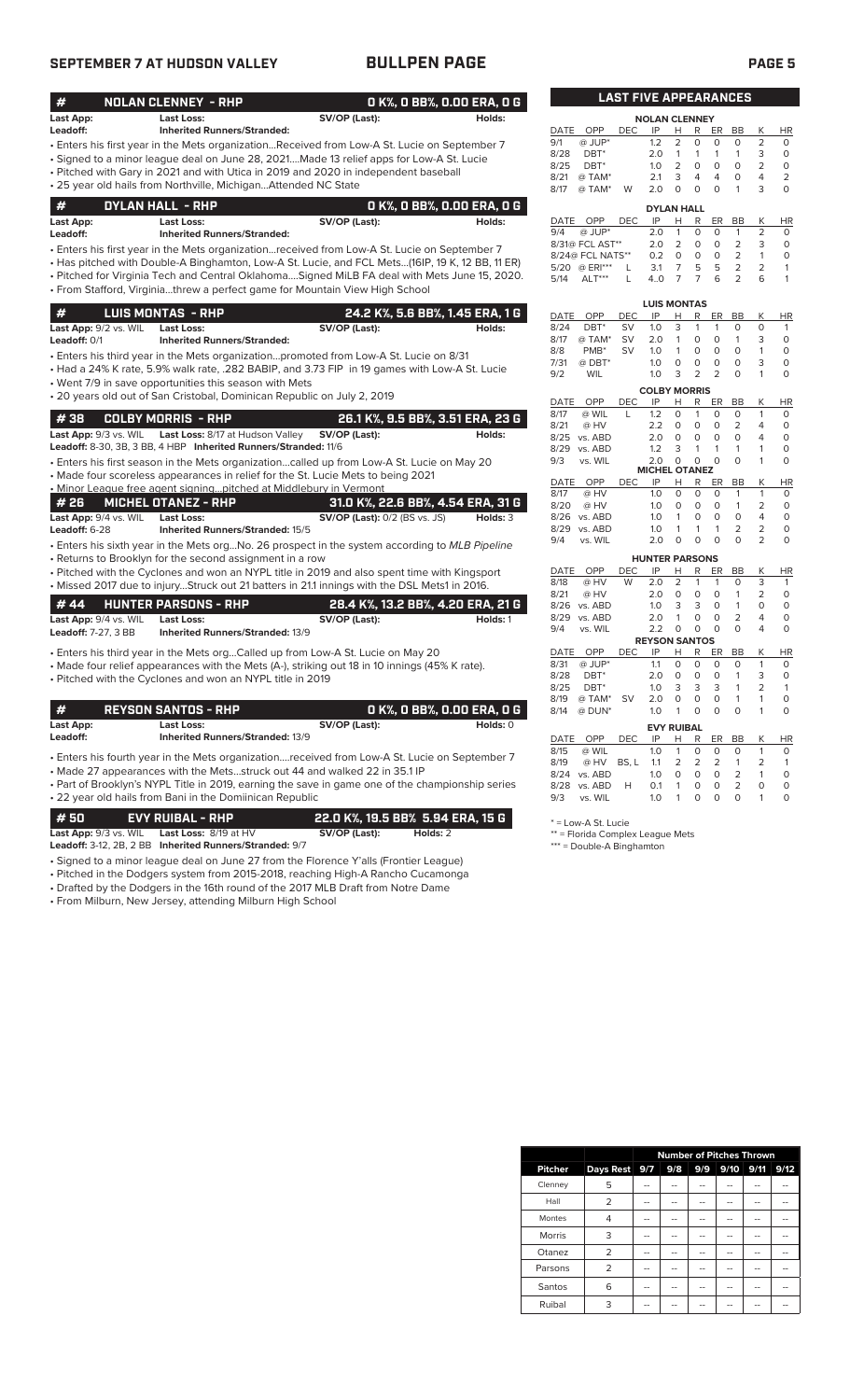#### **SEPTEMBER 7 AT AT AT AT AT AT AT AT A FAGE 6**

| INDIVIDUAL PITCHING HIGHS                                                 |
|---------------------------------------------------------------------------|
|                                                                           |
|                                                                           |
| Most Home Runs Allowed, Game 4 (2x, Jose Butto, 6/6 at Jersey Shore)      |
| Most Strikeouts, Game, Starter 9 (2x, Connor Grey, 7/16 vs. Jersey Shore) |
|                                                                           |
|                                                                           |
|                                                                           |
|                                                                           |
|                                                                           |
|                                                                           |
|                                                                           |
|                                                                           |
|                                                                           |

| TEAM PITCHING HIGHS                                                                   |  |
|---------------------------------------------------------------------------------------|--|
|                                                                                       |  |
|                                                                                       |  |
|                                                                                       |  |
|                                                                                       |  |
|                                                                                       |  |
|                                                                                       |  |
|                                                                                       |  |
|                                                                                       |  |
|                                                                                       |  |
| Most Strikeouts, Nine Innings …………………………………………………………………15 (3x, 7/6 vs. Hudson Valley) |  |
| Most Strikeouts, Extra Innings  10 (2x, 7/7 at Hudson Valley - 10 innings)            |  |
|                                                                                       |  |
|                                                                                       |  |
|                                                                                       |  |
| Most Pitchers Used, Nine Innings…………………………………………………5 (13x, last: 8/29 vs. Aberdeen)   |  |
| Most Pitchers Used, Extra Innings 5 (5/23 vs. Hudson Valley - 12 innings)             |  |
|                                                                                       |  |

| <b>TEAM MISCELLANEOUS</b>                                                          |
|------------------------------------------------------------------------------------|
| Longest Game, Time, Nine-Inning Game 4:15 (8/18 at Hudson Valley)                  |
| Longest Game, Time, Extra-Inning Game3:30 (6/23 vs. Jersey Shore - 10 innings)     |
| Shortest Game, Time Nine-Inning Game.  2:20 (2x, 5/18 vs. HV & 8/14 at Wilmington) |
|                                                                                    |
|                                                                                    |
|                                                                                    |
|                                                                                    |
|                                                                                    |
|                                                                                    |
|                                                                                    |
|                                                                                    |
|                                                                                    |
|                                                                                    |
| wa k<br>n a bh<br><b>RECORD BREAKDOWN</b>                                          |
|                                                                                    |

#### **OUTFIELD ASSISTS (12) TOTAL** Leading After 6.........................................31-4

| <b>Duplantis</b><br>Ashford<br>Molina<br>Winaker<br><b>Bohanek</b> | 6<br>3 | 8/20 at HV<br>7/23 vs. WIL<br>5/21 vs. HV<br>5/6 at ASH<br>7/6 at HV |
|--------------------------------------------------------------------|--------|----------------------------------------------------------------------|
|                                                                    |        |                                                                      |
|                                                                    |        |                                                                      |

ı

| UNIFORM RECORDS           |              |  |  |  |  |  |  |
|---------------------------|--------------|--|--|--|--|--|--|
| <b>Home White</b>         | $11 - 5$     |  |  |  |  |  |  |
| <b>Road Gray</b>          | 15-32        |  |  |  |  |  |  |
| <b>Championship Gold</b>  | $10 - 14$    |  |  |  |  |  |  |
| <b>Coney Island</b>       | $1 - 4$      |  |  |  |  |  |  |
| Los Jefes                 | $1 - \Omega$ |  |  |  |  |  |  |
| <b>Black Mets Jerseys</b> | $2-1$        |  |  |  |  |  |  |

| Do Not Allow a Home Run 23-21 |  |
|-------------------------------|--|
| Hit More Home Runs  25-11     |  |
| Opponent Hits More HRs3-25    |  |
|                               |  |
|                               |  |
|                               |  |
|                               |  |
|                               |  |
|                               |  |
|                               |  |
|                               |  |
| Opponent Scores First 13-42   |  |
|                               |  |
|                               |  |
|                               |  |
|                               |  |
|                               |  |
| First Game of Series  10-8    |  |
| Rubber Game of Series 1-0     |  |
|                               |  |
|                               |  |
|                               |  |
|                               |  |
|                               |  |
|                               |  |
|                               |  |

#### **MISC. WINS**

| Come from Behind Wins 16 (8/27 vs. ABD) |
|-----------------------------------------|
| Wins in Last At-Bat7 (8/27 vs. ABD)     |
|                                         |

|  |  |  | SEPTEMBER / AT HUUSUN VALLEY |  |
|--|--|--|------------------------------|--|
|  |  |  |                              |  |

|                        | INDIVIDUAL BATTING HIGHS                                                    |
|------------------------|-----------------------------------------------------------------------------|
|                        |                                                                             |
|                        |                                                                             |
|                        |                                                                             |
|                        |                                                                             |
|                        |                                                                             |
|                        |                                                                             |
|                        |                                                                             |
|                        | Home Runs, Consecutive Games Three games (2x, last: Luke Ritter, 6/18-6/21) |
|                        |                                                                             |
|                        |                                                                             |
|                        |                                                                             |
|                        |                                                                             |
|                        |                                                                             |
|                        |                                                                             |
|                        |                                                                             |
|                        | Most Extra-Base Hits, Game 3 (3x, Cody Bohanek, 6/15 at Wilmington)         |
|                        |                                                                             |
|                        |                                                                             |
| <b>Service Service</b> | <b>TEAM BATTING HIGHS</b>                                                   |
|                        |                                                                             |
|                        |                                                                             |
|                        |                                                                             |
|                        |                                                                             |
|                        |                                                                             |
|                        |                                                                             |
|                        |                                                                             |
|                        |                                                                             |
|                        |                                                                             |
|                        |                                                                             |
|                        |                                                                             |
|                        |                                                                             |
|                        |                                                                             |
|                        |                                                                             |
|                        |                                                                             |
|                        |                                                                             |
|                        |                                                                             |

LOB, Nine Innings .......................................................................................... 13 (5/5 at Asheville) LOB, Extra Innings........................................................13 (6/23 vs. Jersey Shore - 10 innings) Most Double Plays Hit into, Game........................3 (5x, 7/7 at Hudson Valley - 10 innings)

#### **FIELDING**

Most Errors, Team, Game...............................................................................6 (5/7 at Asheville) Most Errors, Individual, Game....... 2 (7x, last: Ronny Mauricio, 7/30 at Jersey Shore G2) Most Double Plays Turned, Nine-Inning Game.............................3 (2x 8/27 vs. Aberdeen) Consecutive Errorless Games, Team.

#### **STARTERS BY POSITION**

**C-** Alvarez (42), Mena (23), Uriarte (19), Senger (9), Gaddis (7), Campos (3)

**1B-** Genord (49), Vasquez (34), Bohanek (9), Ritter (9), Winaker (2), Martinez (1)

**2B-** Ritter (47), Gonzalez (35), Walters (12), Fermin (4), Peroza (2), Tiberi (1), Struble (1), McNeil (1), Bohanek (1)

**3B-** Baty (41), Bohanek (22), Peroza (20), Tiberi (7), Fermin (7), Gonzalez (3), Gaddis (1), Palmer (1)

**SS-** Mauricio (84), Gonzalez (7), Bohanek (6), Walters (4), Fermin (3)

**LF-** Duplantis (48), Tiberi (12), Ashford (12), Suozzi (10), Vasquez (7), Bohanek (5), Baty (3), Murphy (2), Palmer (2), Winaker (1), Kleszcz (1), Struble (1)

**CF-** Duplantis (46), Hernandez (23), Palmer (17), Mangum (8), Hernandez (8), Molina (6), Ota (2), Murphy (2), Ashford (1)

**RF-** Ashford (40), Struble (15), Molina (10), Kleszcz (6), Palmer (5), Bohanek (5), Murphy (7), Winaker (4), Hernandez (4), Martinez (3), Suozzi (3), Ota (1)

**DH-** Alvarez (31), Mauricio (11), Genord (8), Vasquez (8), Baty (7), Gaddis (6), Ritter (4), Ashford (3), Bohanek (3), Tiberi (3), Hernandez (3), Peroza (3), Senger (2), Mena (2), Walters (2), Fermin (2), Titus (2), Gonzalez (2), Mangum (1), Struble (1),

#### **STARTERS BY BATTING ORDER**

**1st -** Duplantis (85), Bohanek (5), Palmer (4), Struble (3), Tiberi (2), Mangum (2), Ashford (1), McNeil (1)

**2nd -** Palmer (20), Bohanek (19), Fermin (15), Mauricio (11), Duplantis (8), Ashford (6), Gonzalez (6), Mangum (5), Winaker (4), Tiberi (3), Struble (3), Walters (2), Alvarez (2), Ritter (1)

**3rd -** Mauricio (85), Baty (15), Alvarez (2), Martinez (1)

**4th-** Alvarez (42), Baty (37), Ritter (9), Vasquez (9), Genord (2), Martinez (2), Peroza (2) **5th-** Vasquez (28), Alvarez (26), Ritter (18), Peroza (6), Bohanek (5), Genord (5), Senger (4), Ashford (4), Gonzalez (3), Ota (2), Fermin (1), Hernandez (1),

**6th-** Ritter (21), Genord (18), Ashford (14), Peroza (12), Gonzalez (12), Bohanek (7), Hernandez (3), Senger (3), Mena (2), Winaker (2), Kleszcz (2), Vasquez (1), Fermin (1), Ota (1), Suozzi (1) Tiberi (1), Uriarte (1)

**7th-** Genord (24), Ashford (15), Gonzalez (15), Ritter (9), Tiberi (5), Vasquez (4), Bohanek (4), Peroza (3), Ashford (3), Senger (3), Uriarte (3), Hernandez (2), Kleszcz (2), Walters (2), Mena (2), Murphy (2), Gaddis (2), Suozzi (1), Winaker (1), Campos (1)

**8th-** Tiberi (11), Ashford (11), Hernandez (10), Genord (9), Uriarte (8), Mena (8), Gaddis (8), Vasquez (6), Walters (6), Gonzalez (6), Murphy (5), Bohanek (3), Suozzi (3), Kleszcz (2), Ritter (1), Peroza (1), Senger (1), Molina (1), Struble (1), Titus (1), Campos (1)

**9th-** Molina (16), Hernandez (14), Mena (12), Bohanek (9), Struble (8), Suozzi (8), Walters (7), Uriarte (7), Gaddis (6), Gonzalez (4), Murphy (3), Mangum (2), Kleszcz (2), Campos (1), Tiberi  $(4)$ , Titus (1)

| 11, 110311               |                |    |           |            |                          |      |    |       |    |                 |                   |
|--------------------------|----------------|----|-----------|------------|--------------------------|------|----|-------|----|-----------------|-------------------|
| <b>CATCHERS STEALING</b> |                |    |           |            | <b>MULTI-RUN INNINGS</b> |      |    |       |    |                 |                   |
| <b>Name</b>              | CS             |    | ATT       | <b>PCT</b> |                          | Runs |    | Times |    |                 | Last              |
| Alvarez                  |                | 16 |           | 27%        |                          |      |    |       |    |                 | 8th, 8/18 at HV   |
| Gaddis                   | O              |    | 59<br>4   | 0%         |                          | 6    |    | 3     |    |                 | 4th, 8/10 at WIL  |
| Mena                     | 4              |    | 33        | 12%        |                          | 5    |    | 9     |    |                 | 6th, 9/3 vs. WIL  |
| Senger                   | $\overline{2}$ |    | 20%<br>10 |            |                          |      |    | 10    |    |                 | 7th, 8/24 vs. ABD |
| Uriarte                  | 11             |    | 31        | 35%        |                          | 3    |    | 34    |    |                 | 7th, 9/5 vs. WIL  |
| Team                     | 33             |    | 142       | 23%        |                          | フ    |    | 56    |    | 1st, 9/5 vs WIL |                   |
|                          | 1              | 2  | з         | 4          | 5                        | 6    | 7  | 8     | 9  | 10+             | <b>TOTALS</b>     |
| <b>OPPONENTS</b>         | 62             | 67 | 74        | 57         | 46                       | 59   | 46 | 56    | 35 | 6               | 486               |

**BKLYN 51 39 47 57 45 60 55 69 24 6 441**

## **EJECTIONS**

**Name Umpire Date** Joe GenordDylan Bradley 7/9 at HV Ed Blankmeyer Joe Belangia 7/11 at HV Ed BlankmeyerRay Valero 8/20 at HV<br>Ronny MauricioRay Valero 8/20 at HV Ronny MauricioRay Valero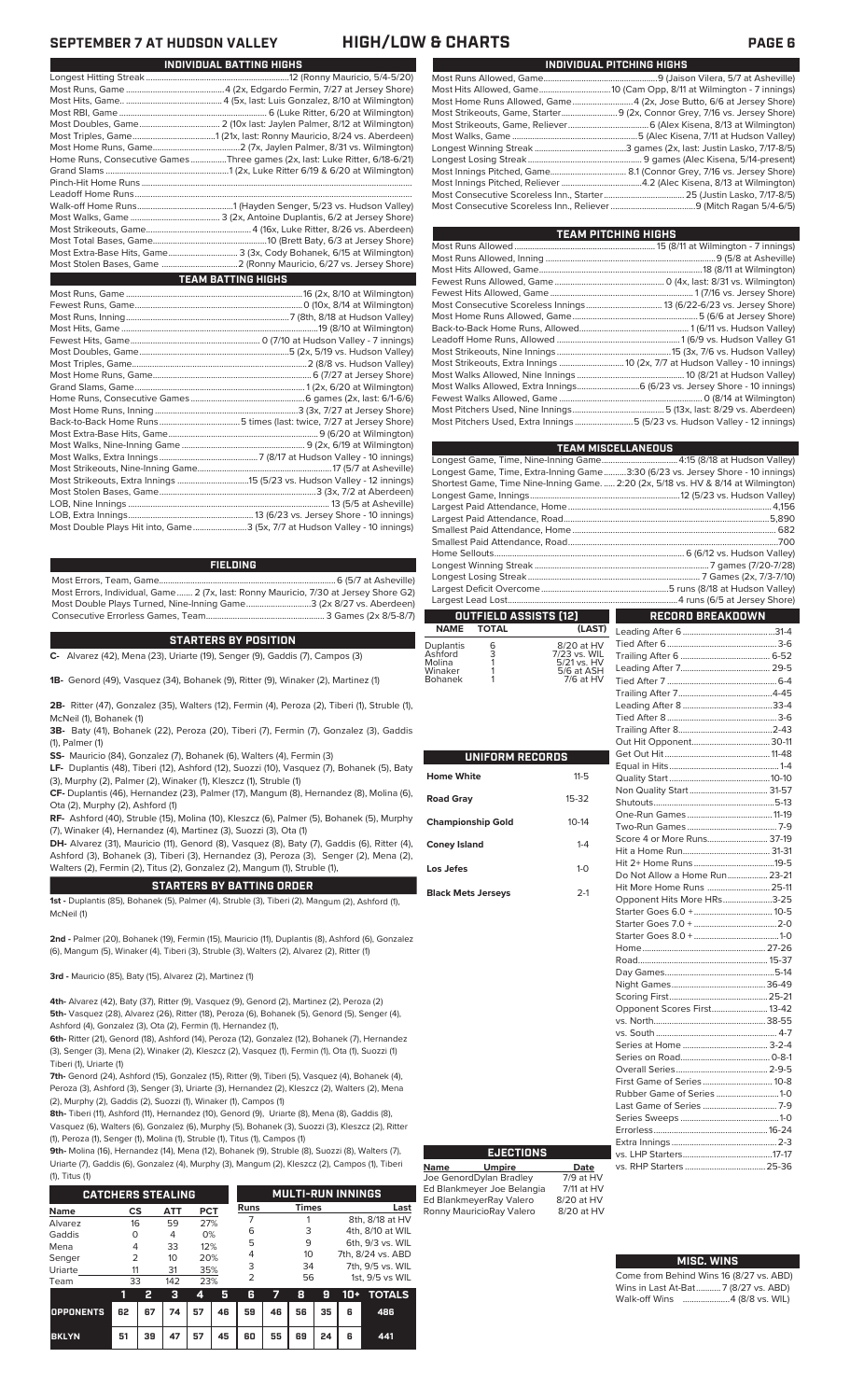### **SEPTEMBER 7 AT HUDSON VALLEY GAME BY GAME RESULTS PAGE 7**

|             | <b>GAME-BY-GAME RESULTS</b> |                      |           |              |           |                   |         |                                                                         |                               |                             |             |                   |
|-------------|-----------------------------|----------------------|-----------|--------------|-----------|-------------------|---------|-------------------------------------------------------------------------|-------------------------------|-----------------------------|-------------|-------------------|
| <b>DATE</b> | GM#                         | OPPONENT             | W-L/TIME  | <b>SCORE</b> | RECORD    | POSITION          | GA/GB   | <b>WINNING PITCHER</b>                                                  | <b>LOSING PITCHER</b>         | <b>SAVE</b>                 | <b>TIME</b> | <b>ATTENDANCE</b> |
| 5/4         | $\mathbf{1}$                | at Asheville         | W         | $8 - 2$      | $1 - 0$   | T <sub>1st</sub>  | $+1$    | Josh Walker (1-0)                                                       | Blair Henley (0-1)            |                             | 3:16        | 1,200             |
| 5/5         | $\overline{c}$              | at Asheville         | L         | $6-1$        | $1 - 1$   | T <sub>2</sub> nd | $-1$    | Chandler Casey (1-0)                                                    | Jose Butto (1-0)              |                             | 3:26        | 1,200             |
| 5/6         | 3                           | at Asheville         | L         | $11 - 4$     | $1 - 2$   | T3rd              | $-2$    | Matt Ruppenthal (1-0)                                                   | Oscar Rojas (0-1)             |                             | 3:10        | 1,200             |
| 5/7         | 4                           | at Asheville         | L         | $13 - 7$     | $1-3$     | T3rd              | $-3$    | R.J. Freure (1-0)                                                       | Jaison Vilera (0-1)           |                             | 3:44        | 1,200             |
| 5/8         | 5                           | at Asheville         | W         | $16-12$      | $2 - 3$   | T3rd              | $-3$    | Alec Kisena (1-0)                                                       | Juan Pablo Lopez (1-0)        |                             | 3:52        | 1,200             |
| 5/9         |                             | at Asheville         |           |              |           |                   |         | Cancelled due to non-COVID-related illness                              |                               |                             |             |                   |
| 5/10        |                             | OFF DAY              |           |              |           |                   |         |                                                                         |                               |                             |             |                   |
| 5/11        | 6                           | at Greenville        | W         | $6-1$        | $3-3$     | 2 <sub>nd</sub>   | $-2.5$  | Josh Walker (2-0)                                                       | Jay Groome (0-2)              |                             | 3:00        | 1,995             |
| 5/12        | 7                           | at Greenville        | W         | $3 - 2$      | $4 - 3$   | 2nd               | $-1.5$  | Brian Metoyer (1-0)                                                     | Yusniel Padron-Artilles (0-2) | Mitch Ragan (1)             | 3:14        | 1,819             |
|             |                             |                      |           |              |           |                   |         |                                                                         |                               |                             |             |                   |
| 5/13        | 8                           | at Greenville        | L         | $8 - 2$      | $4 - 4$   | 2 <sub>nd</sub>   | $-2.5$  | Chris Murphy (1-1)                                                      | Oscar Rojas (0-2)             |                             | 3:21        | 2,485             |
| 5/14        | 9                           | at Greenville        | L         | $5-1$        | $4 - 5$   | 4th               | $-2.5$  | Brayan Bello (2-0)                                                      | Alec Kisena (1-1)             |                             | 2:54        | 2,732             |
| 5/15        | 10                          | at Greenville        | L         | $8 - 4$      | $4 - 6$   | 4th               | $-3.5$  | Yorvin Pantoja (1-0)                                                    | Brian Metoyer (1-1)           |                             | 2:52        | 2,883             |
| 5/16        | 11                          | at Greenville        | L         | $10-9$       | $4 - 7$   | 4th               | $-3.5$  | Jake Wallace (1-0)                                                      | Eric Orze (0-1)               |                             | 3:09        | 2,818             |
| 5/17        |                             | OFF DAY              |           |              |           |                   |         |                                                                         |                               |                             |             |                   |
| 5/18        | 12                          | <b>Hudson Valley</b> | L         | $4 - 3$      | $4 - 8$   | 5th               | $-4.5$  | Zach Greene (1-1)                                                       | <b>Andrew Edwards (0-1)</b>   |                             | 2:29        | 1,315             |
| 5/19        | 13                          | <b>Hudson Valley</b> | W         | 14-0         | $5-8$     | 5th               | $-3.5$  | Allan Winans (1-0)                                                      | Jhony Brito (0-1)             |                             | 3:01        | 810               |
| 5/20        | 14                          | <b>Hudson Valley</b> | L         | $6-1$        | $5-9$     | 5th               | $-3.5$  | Luis Medina (2-0)                                                       | Jaison Vilera (0-2)           |                             | 2:42        | 682               |
| 5/21        | 15                          | <b>Hudson Valley</b> | W         | $4-1$        | $6-9$     | 5th               | $-3.5$  | Josh Walker (3-0)                                                       | Josh Maciejewski (2-1)        | Eric Orze (1)               | 2:33        | 998               |
| 5/22        | 16                          | <b>Hudson Valley</b> | L         | $5-3$        | $6-10$    | 5th               | $-4.5$  | Ken Waldichuk (1-0)                                                     | Cam Opp (0-1)                 |                             | 3:14        | 1,624             |
| 5/23        | 17                          | <b>Hudson Valley</b> | W         | $6-5(12)$    | $7-10$    | 5th               | $-3.5$  | Josh Hejka (1-0)                                                        | Zach Greene (1-2)             |                             | 3:24        | 1,261             |
| 5/24        |                             | OFF DAY              |           |              |           |                   |         |                                                                         |                               |                             |             |                   |
| 5/25        | 18                          | Aberdeen             | L         | $8-1$        | $7 - 11$  | 5th               | $-4.5$  | Drew Rom (2-0)                                                          | Oscar Rojas (0-3)             |                             | 2:52        | 861               |
| 5/26        | 19                          | Aberdeen             |           |              |           |                   |         | 5/26 game postponed due to rain, makeup scheduled for doubleheader 5/27 |                               |                             |             |                   |
| 5/27        | 19                          | Aberdeen             | г         | $6-2(7)$     | $7-12$    | 5th               | $-5.5$  | Grayson Rodriguez (3-0)                                                 | Jaison Vilera (0-3)           |                             | 2:14        |                   |
|             | 20                          | Aberdeen             | г         | $10-1(7)$    | $7-13$    | 5th               | $-6.5$  | Morgan McSweeney (2-0)                                                  | Cam Opp (0-2)                 |                             | 2:37        | 926               |
| 5/28        | 21                          | Aberdeen             |           |              |           |                   |         | 5/28 game postponed due to rain, makeup scheduled for doubleheader 8/25 |                               |                             |             |                   |
| 5/29        | 21                          | Aberdeen             | L         | $4-1$        | $7-14$    | 5th               | $-7.5$  | <b>Garrett Stallings (3-1)</b>                                          | Alec Kisena (1-2)             | <b>Connor Gillispie (1)</b> | 2:52        | 1,509             |
| 5/30        | 22                          | Aberdeen             |           |              |           |                   |         | 5/30 game posted to a later date to be determined                       |                               |                             |             |                   |
| 5/31        |                             | OFF DAY              |           |              |           |                   |         |                                                                         |                               |                             |             |                   |
|             |                             |                      |           |              |           |                   |         |                                                                         |                               |                             |             |                   |
|             |                             |                      |           |              |           |                   |         | MAY [7-14]                                                              |                               |                             |             |                   |
| 6/1         | 22                          | at Jersey Shore      | W         | $11 - 5$     | $8-14$    | T4th              | $-7.5$  | Jose Butto (1-1)                                                        | Josh Hendrickson (0-1)        |                             | 3:03        | 2,077             |
| 6/2         | 23                          | at Jersey Shore      | L         | $4-1$        | $8 - 15$  | 5th               | $-8.5$  | Carlo Reyes (1-0)                                                       | Justin Lasko (0-1)            | Blake Brown (1)             | 2:44        | 1,591             |
| 6/3         | 24                          | at Jersey Shore      | W         | $6 - 4$      | $9 - 15$  | 4th               | $-8.5$  | Bryce Montes de Oca (1-0)                                               | Jack Perkins (0-1)            | Brian Metoyer (1)           | 3:15        | 1,473             |
| 6/4         | 25                          | at Jersey Shore      | L         | $5-4(7)$     | $9-16$    | 5th               | $-9.0$  | Aneurys Zabala (2-2)                                                    | Allan Winans (1-1)            |                             | 2:12        | 2,399             |
| 6/5         | 26                          | at Jersey Shore      | L         | $5 - 4$      | $9-17$    | 5th               | $-9.0$  | Mike Adams (1-1)                                                        | Mitch Ragan (0-1)             |                             | 2:36        | 2,122             |
| 6/6         | 27                          | at Jersey Shore      |           | $11-6$       | $9-18$    | 5th               | -95     | Nick Lackney (1-0)                                                      | Jose Butto (1-2)              |                             | 3:31        | 2,041             |
| 6/7         |                             | OFF DAY              |           |              |           |                   |         |                                                                         |                               |                             |             |                   |
| 6/9         | 28                          | <b>Hudson Valley</b> | L         | $3-2(7)$     | $9-19$    | 5th               | $-10.5$ | Tanner Myatt (1-0)                                                      | Justin Lasko (0-2)            | Justin Wilson (1)           | 2:22        |                   |
|             | 29                          | <b>Hudson Valley</b> | W         | $5-3(7)$     | $10-19$   | 5th               | $-9.5$  | Eric Orze (1-1)                                                         | Luis Medina (2-1)             | Bryce Montes de Oca (1)     | 2:02        | 1,211             |
| 6/10        | 30                          | <b>Hudson Valley</b> | L         | $1 - 0$      | 10-20     | 5th               | $-9.5$  | Barrett Loseke (2-1)                                                    | Cam Opp (0-3)                 | Zach Greene (1)             | 2:37        | 1,396             |
| 6/11        | 31                          | <b>Hudson Valley</b> | L         | $8-0$        | $10 - 21$ | 5th               | $-9.5$  | Ken Waldichuk (2-0)                                                     | Jaison Vilera (0-4)           |                             | 3:06        | 1,597             |
| 6/12        | 32                          | <b>Hudson Valley</b> | L         | $5-4$        | 10-22     | 5th               | $-9.5$  | Nelson Alvarez (2-0)                                                    | Bryce Montes de Oca (1-1)     | Justin Wilson (2)           | 3:22        | 2,194             |
| 6/13        | 33                          | <b>Hudson Valley</b> | L         | $5-0$        | $10 - 23$ | 5th               | $-9.5$  | Hayden Wesneski (1-1)                                                   | Allan Winans (1-2)            |                             | 2:50        | 1,749             |
| 6/14        |                             | OFF DAY              |           |              |           |                   |         |                                                                         |                               |                             |             |                   |
| 6/15        | 34                          | at Wilmington        | W         | $3-1$        | $11 - 23$ | 5th               | $-8.5$  | Brian Metoyer (2-1)                                                     | Zach Brzykcy (2-1)            | Andrew Edwards (1)          | 2:21        | 1,188             |
| 6/16        | 35                          | at Wilmington        | L         | $5 - 2$      | $11 - 24$ | 5th               | $-9.5$  | Amos Willingham (1-0)                                                   | Eric Orze (1-2)               | Reid Schaller (3)           | 2:51        | 700               |
| 6/17        | 36                          | at Wilmington        | L         | $8 - 4$      | $11 - 25$ | 5th               | $-10.5$ | Joan Adon (3-1)                                                         | Alec Kisena (1-3)             |                             | 2:54        | 1,009             |
| 6/18        | 37                          | at Wilmington        | W         | $7-5$        | 12-25     | 5th               | $-10$   | Mitch Ragan (1-1)                                                       | Reid Schaller (1-1)           |                             | 2:52        | 2,565             |
|             |                             |                      |           |              |           |                   |         |                                                                         |                               |                             |             |                   |
| 6/19        | 38                          | at Wilmington        | L         | $9 - 8$      | 12-26     | 5th               | $-11$   | Christian Vann (2-0)                                                    | Andrew Edwards (0-2)          |                             | 3:26        | 1,899             |
| 6/20        | 39                          | at Wilmington        | W         | $13-1$       | 13-26     | 5th               | $-11$   | Justin Lasko (1-2)                                                      | Alfonso Hernanndez (0-1)      |                             | 2:44        | 2,722             |
| 6/21        |                             | OFF DAY              |           |              |           |                   |         |                                                                         |                               |                             |             |                   |
| 6/22        | 40                          | <b>Jersey Shore</b>  | L         | $7-5$        | 13-27     | 5th               | $-12$   | Manuel Silva (1-0)                                                      | Jaison Vilera (0-5)           | Aneurys Zabala (3)          | 3:01        | 2,307             |
| 6/23        | 41                          | <b>Jersey Shore</b>  | W         | 3-2 (10)     | 14-27     | 5th               | $-12$   | Mitch Ragan (2-1)                                                       | Andrew Brown (2-2)            |                             | 3:30        | 1,595             |
| 6/24        | 42                          | <b>Jersey Shore</b>  | L         | $3-0$        | 14-28     | 5th               | $-13$   | Kevin Gowdy (2-3)                                                       | Jose Butto (1-3)              | Blake Brown (2)             | 2:52        | 1,906             |
| 6/25        | 43                          | <b>Jersey Shore</b>  | W         | $7-2$        | 15-28     | 5th               | $-13$   | Cam Opp (1-3)                                                           | Jonathan Hughes (2-3)         |                             | 2:44        | 2,194             |
| 6/26        | 44                          | <b>Jersey Shore</b>  | W         | $8 - 5$      | 16-28     | 5th               | $-13$   | Michel Otanez (1-0)                                                     | Mark Potter (0-2)             |                             | 3:13        | 2,363             |
| 6/27        | 45                          | <b>Jersey Shore</b>  | г         | $3-0$        | 16-29     | 5th               | -13     | Dominic Pipkin (2-0)                                                    | Justin Lasko (1-3)            | Blake Brown (3)             | 2:43        | 2,253             |
| 6/28        |                             | OFF DAY              |           |              |           |                   |         |                                                                         |                               |                             |             |                   |
| 6/29        | 46                          | at Aberdeen          | L         | $7-3$        | 16-30     | 5th               | $-14$   | Garrett Stallings (4-3)                                                 | Alec Kisena (1-4)             | Garrett Farmer (4)          | 2:40        | 1,347             |
| 6/30        | 47                          | at Aberdeen          | L         | $2-1(7)$     | 16-31     | 5th               | $-14.5$ | Clayton McGinness (1-1)                                                 | Jose Butto (1-4)              | Logan Gillaspie (1)         | 1:53        |                   |
|             | 48                          | at Aberdeen          | W         | $7-6(7)$     | 17-31     | 5th               | $-14.5$ | Jaison Vilera (1-5)                                                     | Kade Strowd (0-2)             | Mitch Ragan (2)             | 2:31        | 2,405             |
|             |                             |                      |           |              |           |                   |         | <b>JUNE (10-17)</b>                                                     |                               |                             |             |                   |
| 7/1         | 49                          | at Aberdeen          | L         | $2-0(6)$     | 17-32     | 5th               | $-15$   | Drew Rom (5-0)                                                          | Cam (1-4)                     |                             | 1:50        | 1,077             |
| 7/2         | 50                          | at Aberdeen          | W         | $6 - 5$      | 18-32     | 5th               | $-14$   | Colby Morris (1-0)                                                      | Connor Gillispie (4-4)        | Bryce Montes de Oca (2)     | 3:56        | 2,004             |
|             |                             |                      |           |              |           |                   |         |                                                                         |                               |                             |             |                   |
| 7/3         | 51                          | at Aberdeen          | L         | $4-3$        | 18-33     | 5th               | $-14.5$ | Xavier Moore (1-0)                                                      | Mitch Ragan (2-2)             |                             | 3:00        | 4,668             |
| 7/4         | 52                          | at Aberdeen          | L         | $7 - 2$      | 18-34     | 5th               | $-15.5$ | Garrett Stallings (5-3)                                                 | Alec Kisena (1-5)             |                             | 2:31        | 3,001             |
| 7/5         |                             | OFF DAY              |           |              |           |                   |         |                                                                         |                               |                             |             |                   |
| 7/6         | 53                          | at Hudson Valley     | L         | $9 - 7$      | 18-35     | 5th               | $-16.5$ | Charlie Ruegger (4-4)                                                   | Bryce Montes de Oca (1-2)     | Derek Craft (2)             | 3:15        | 1,687             |
| 7/7         | 54                          | at Hudson Valley     | L         | $3-2(10)$    | 18-36     | 5th               | $-17.5$ | Barrett Loseke (3-1)                                                    | Josh Hejka (1-1)              |                             | 2:55        | 2,688             |
| 7/8         | 55                          | at Hudson Valley     | 7:05 p.m. |              |           |                   |         | Game postponed due to rain, doubleheader scheduled for 7/10             |                               |                             |             |                   |
| 7/9         | 55                          | at Hudson Valley     | L         | $6 - 4$      | 18-37     | 5th               | $-18.5$ | Jhony Brito (3-3)                                                       | Cam Opp (1-5)                 |                             | 3:06        | 3,896             |
| 7/10        | 56                          | at Hudson Valley     | L         | $7-1(7)$     | 18-38     | 5th               | $-19.5$ | Mitch Spence (3-1)                                                      | Connor Grey (0-1)             |                             | 2:22        |                   |
|             | 57                          | at Hudson Valley     | L         | $5-0(7)$     | 18-39     | 5th               | $-20.5$ | Nick Ernst (4-0)                                                        | Justin Lasko (1-4)            |                             | 2:03        | 3,111             |

7/11 58 at Hudson Valley W 10-3 19-39 5th -19.5 Josh Hejka (2-1) Shawn Semple (3-1) 3:20 2,892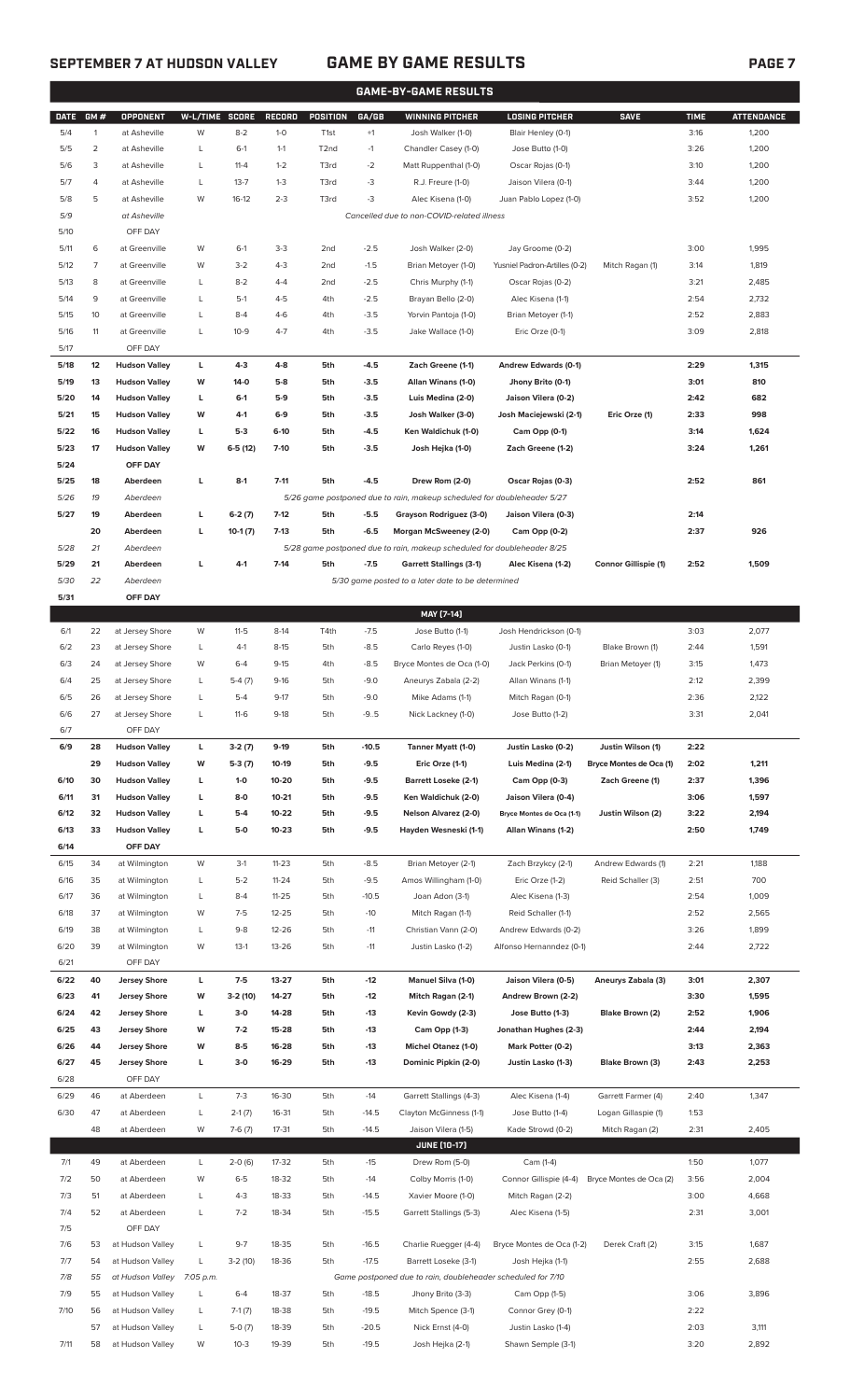### **SEPTEMBER 7 AT HUDSON VALLEY GAME-BY-GAME PAGE 8**

| <b>DATE</b> | GM# | OPPONENT             | W-L/TIME SCORE |           | RECORD | POSITION | GA/GB   | WINNING PITCHER                                             | <b>LOSING PITCHER</b>         | <b>SAVE</b>                | <b>TIME</b> | <b>ATTENDANCE</b> |
|-------------|-----|----------------------|----------------|-----------|--------|----------|---------|-------------------------------------------------------------|-------------------------------|----------------------------|-------------|-------------------|
| 7/12        |     | OFF DAY              |                |           |        |          |         |                                                             |                               |                            |             |                   |
| 7/13        | 59  | <b>Jersey Shore</b>  | W              | $1 - 0$   | 20-39  | 5th      | $-19.5$ | Michel Otanez (2-0)                                         | Blake Brown (0-1)             |                            | 2:34        | 2,681             |
| 7/14        | 60  | <b>Jersey Shore</b>  | L              | $3-2$     | 20-40  | 5th      | $-19.5$ | Carlo Reyes (2-1)                                           | Andrew Edwards (0-3)          |                            | 3:13        | 1,898             |
| 7/15        | 61  | <b>Jersey Shore</b>  | г              | $13-3$    | 20-41  | 5th      | $-19$   | Dominic Popkin (4-1)                                        | Cam Opp (1-6)                 | Aiden Anderson (2)         | 3:24        | 1,595             |
| 7/16        | 62  | <b>Jersey Shore</b>  | W              | $6 - 1$   | 21-41  | 5th      | $-19$   | Connor Grey (1-1)                                           | Tom Sutera (0-1)              |                            | 2:50        | 1,949             |
| 7/17        | 63  | <b>Jersey Shore</b>  | W              | $6 - 1$   | 22-41  | 5th      | $-19$   | Justin Lasko (2-4)                                          | Kevin Gowdy (3-5)             |                            | 2:56        | 2,422             |
|             |     |                      |                |           |        |          |         |                                                             |                               |                            |             |                   |
| 7/18        | 64  | <b>Jersey Shore</b>  | L              | $7-1$     | 22-42  | 5th      | $-20$   | Carlo Reyes (3-1)                                           | Alec Kisena (1-6)             | Tyler Burch (3)            | 2:52        | 1,570             |
| 7/19        |     | OFF DAY              |                |           |        |          |         |                                                             |                               |                            |             |                   |
| 7/20        | 65  | Wilmington           | W              | $8-6$     | 23-42  | 5th      | -20     | Jaison Vilera (2-5)                                         | Evan Lee (1-3)                | Hejka                      | 3:18        | 1,086             |
| 7/21        | 66  | Wilmington           | W              | $5-3$     | 24-42  | 5th      | -20     | <b>Willy Taveras (1-0)</b>                                  | Kyle Hinton (0-1)             | Bryce Montes de Oca (3)    | 2:53        | 1,456             |
| 7/22        | 67  | Wilmington           | W              | $10-2$    | 25-42  | 5th      | -20     | Justin Lasko (3-4)                                          | Alex Troop (4-4)              |                            | 3:00        | 3,430             |
| 7/23        | 68  | Wilmington           | W              | $5-4$     | 26-42  | 5th      | $-19$   | J.T. Ginn (1-0)                                             | <b>Mitchell Parker (0-1)</b>  |                            |             |                   |
| 7/24        | 69  | Wilmington           | W              | $8-3$     | 27-42  | 5th      | $-18$   | Mitch Ragan (1-0)                                           | Joan Udon (3-4)               |                            | 3:12        | 2,924             |
|             |     |                      |                |           |        |          |         |                                                             |                               |                            |             |                   |
| 7/25        | 70  | Wilmington           | W              | $5-4$     | 28-42  | 5th      | $-18$   | <b>Willy Taveras (2-0)</b>                                  | Kyle Hinton (0-2)             |                            | 3:12        | 1,703             |
| 7/26        |     | OFF DAY              |                |           |        |          |         |                                                             |                               |                            |             |                   |
| 7/27        | 71  | at Jersey Shore      | W              | $14 - 5$  | 29-42  | 5th      | $-17$   | Hunter Parsons (1-0)                                        | Jonathan Hughes (3-5)         |                            | 3:04        | 3,270             |
| 7/28        | 72  | at Jersey Shore      | L              | $3-1$     | 29-43  | 5th      | $-17$   | Jhordany Mezquita (2-5)                                     | Cam Opp (1-7)                 | Tyler Burch (4)            | 3:04        | 2,590             |
| 7/29        | 73  | at Jersey Shore      |                |           |        |          |         | Game postponed due to rain, doubleheader scheduled for 7/30 |                               |                            |             |                   |
| 7/30        | 73  | at Jersey Shore      | W              | $4-0(7)$  | 30-43  | 5th      | $-17.5$ | Justin Lasko (4-4)                                          | Dominic Pipkin (4-2)          | Bryce Montes de Oca (4)    | 2:20        |                   |
|             |     |                      |                |           |        |          |         |                                                             |                               |                            |             |                   |
| 7/30        | 74  | at Jersey Shore      | L              | $3-0(7)$  | 30-44  | 5th      | $-17$   | Ethan Lindow (3-4)                                          | J.T. Ginn (1-1)               |                            | 1:46        | 5,890             |
| 7/31        | 75  | at Jersey Shore      | L              | $4 - 3$   | 30-45  | 5th      | $-18$   | Victor Vargas (1-0)                                         | Alec Kisena (1-7)             | Manuel Silva (2)           | 2:49        | 4,044             |
|             |     |                      |                |           |        |          |         | <b>JULY [13-14]</b>                                         |                               |                            |             |                   |
| 8/1         | 76  | at Jersey Shore      | L              | $4 - 3$   | 30-46  | 5th      | $-19$   | Tom Sutera (2-2)                                            | Conner O'Neil (0-1)           | Blake Brown (5)            | 2:42        | 2,535             |
| 8/2         |     | OFF DAY              |                |           |        |          |         |                                                             |                               |                            |             |                   |
| 8/3         | 77  | <b>Hudson Valley</b> | L              | 5-0       | 30-47  | 5th      | -20     | Randy Vasquez (2-0)                                         | Jaison Vilera (2-6)           |                            | 3:01        | 1,253             |
| 8/4         | 78  | <b>Hudson Valley</b> | L              | $3-2$     | 30-48  | 5th      | $-21$   | Mitch Spence (4-2)                                          | Cam Opp (1-8)                 | Derek Craft (4)            | 2:58        | 2,611             |
|             |     |                      |                |           |        |          |         |                                                             |                               |                            |             |                   |
| 8/5         | 79  | <b>Hudson Valley</b> | г              | $5-3$     | 30-49  | 5th      | -22     | Anderson Munoz (1-0)                                        | Justin Lasko (4-5)            | <b>Carlos Espinal (1)</b>  | 3:34        | 1,401             |
| 8/6         | 80  | <b>Hudson Valley</b> | W              | $9-6$     | 31-49  | 5th      | $-21$   | <b>Michel Otanez (3-0)</b>                                  | Matt Sauer (0-1)              | <b>Willy Taveras (1)</b>   | 3:29        | 2,473             |
| 8/7         | 81  | <b>Hudson Valley</b> | w              | $5-4$     | 32-49  | 5th      | -20     | Evy Ruibal (1-0)                                            | Nelson Alvarez (3-2)          | Joe Cavallaro (1)          | 3:10        | 4,156             |
| 8/8         | 82  | <b>Hudson Valley</b> | W              | $5-4$     | 33-49  | 5th      | $-19$   | Colby Morris (2-0)                                          | Derek Craft (1-2)             |                            | 3:05        | 2,942             |
| 8/9         |     | OFF DAY              |                |           |        |          |         |                                                             |                               |                            |             |                   |
| 8/10        | 83  | at Wilmington        | W              | $16 - 5$  | 34-49  | 4th      | $-19$   | Conner O'Neil (1-1)                                         | Mitchell Parker (0-3)         |                            | 3:51        | 985               |
| 8/11        | 84  | at Wilmington        | L              | $15-3(7)$ | 34-50  | 5th      | $-19$   | Joan Adon (5-4)                                             | Cam Opp (1-9)                 |                            | 2:40        | 1,711             |
|             |     |                      |                |           |        |          |         |                                                             |                               |                            |             |                   |
| 8/12        | 85  | at Wilmington        | L              | $5-4$     | 34-51  | 5th      | -20     | Alfonso Hernandez (3-3)                                     | J.T. Ginn (1-2)               | Davis Moore (1)            | 2:42        | 1,029             |
| 8/13        | 86  | at Wilmington        | L              | $7-4$     | 34-52  | 5th      | $-20$   | Zach Brzykcy (4-3)                                          | Bryce Montes de Oca (1-3)     | Francys Peguero (1)        | 3:25        | 2,164             |
| 8/14        | 87  | at Wilmington        | L              | $1 - 0$   | 34-53  | 5th      | $-20$   | Alex Troop (7-4)                                            | Luc Rennie (0-1)              | Todd Peterson (1)          | 2:20        | 1,419             |
| 8/15        | 88  | at Wilmington        | L              | $12 - 5$  | 34-54  | 5th      | $-21$   | Malvin Pena (1-3)                                           | Hunter Parsons (1-1)          |                            | 3:21        | 1,666             |
| 8/16        |     | OFF DAY              |                |           |        |          |         |                                                             |                               |                            |             |                   |
| 8/17        | 89  | at Hudson Valley     | L              | $3-2(10)$ | 34-55  | 5th      | $-22$   | Matt Minnick (4-1)                                          | Colby Morris (2-1)            |                            | 3:22        | 2,187             |
|             |     |                      |                |           |        |          |         |                                                             |                               |                            |             |                   |
| 8/18        | 90  | at Hudson Valley     | W              | $11 - 7$  | 35-55  | 5th      | $-21$   | Hunter Parsons (2-1)                                        | Nelvin Correa (0-2)           |                            | 4:15        | 3,041             |
| 8/19        | 91  | at Hudson Valley     | L              | $7-6$     | 35-56  | 5th      | $-22$   | Charlie Ruegger (5-4)                                       | Evy Ruibal (1-1)              |                            | 3:11        | 2,687             |
| 8/20        | 92  | at Hudson Valley     | L              | $3-1$     | 35-57  | 5th      | $-23$   | Randy Vasquez (3-0)                                         | Alec Kisena (1-8)             | Carlos Espinal (2)         | 2:58        | 3,897             |
| 8/21        | 93  | at Hudson Valley     | L              | $6 - 4$   | 35-58  | 5th      | $-24$   | Mitch Spence (7-2)                                          | Luc Rennie (0-2)              | Derek Craft (7)            | 3:08        | 4,071             |
| 8/22        |     | at Hudson Valley     |                |           |        |          |         | Game postponed to 9/8 due to inclement weather              |                               |                            |             |                   |
| 8/23        |     | OFF DAY              |                |           |        |          |         |                                                             |                               |                            |             |                   |
|             |     |                      |                |           |        |          |         |                                                             | Adam Stauffer (0-1)           |                            |             |                   |
| 8/24        | 94  | Aberdeen             | W              | $9-6$     | 36-58  | 5th      | $-23$   | Evy Ruibal (2-1)                                            |                               | <b>Willy Tavares (2)</b>   | 3:29        | 1,626             |
| 8/25        | 95  | Aberdeen             | L              | 2-1 (8)   | 36-59  | 5th      | $-24.5$ | <b>Clayton McGinness (3-2)</b>                              | <b>Brian Metoyer (2-2)</b>    | <b>Shelton Perkins (1)</b> | 2:42        | 1,848             |
|             | 96  | Aberdeen             | W              | $1-0$     | 37-59  | 5th      | $-23.5$ | David Griffin (1-0)                                         | <b>Connor Gillispie (4-8)</b> | <b>Bryce Montes De Oca</b> | 2:06        | 1,848             |
| 8/26        | 97  | Aberdeen             | L              | $12-5$    | 37-60  | 5th      | $-23.5$ | Ryan Watson (3-1)                                           | Alec Kisena (1-9)             | <b>Garrett Farmer (6)</b>  | 4:05        | 3,602             |
| 8/27        | 98  | Aberdeen             | W              | 6-4       | 38-60  | 5th      | $-22.5$ | <b>Brian Metoyer (3-2)</b>                                  | Ignacio Feliz (0-3)           | <b>Willy Taveras (3)</b>   | 3:04        | 2,457             |
| 8/28        | 99  | Aberdeen             | W              | $4-1$     | 39-60  | 5th      | $-22.5$ | Jose Chacin (1-0)                                           | Conner Loeprich (0-4)         | Montes de Oca (6)          | 3:00        | 2,670             |
| 8/29        | 100 | Aberdeen             | г              | $5-1$     | 39-61  | 5th      | $-23.5$ | Jake Prizina (3-2)                                          | Jaison Vilera (2-7)           | <b>Adam Stauffer (1)</b>   | 3:28        | 2,418             |
|             |     |                      |                |           |        |          |         |                                                             |                               |                            |             |                   |
| 8/30        |     | OFF DAY              |                |           |        |          |         |                                                             |                               |                            |             |                   |
| 8/31        | 101 | Wilmington           | W              | 5-0       | 40-61  | 5th      | $-22.5$ | David Griffin (2-0)                                         | Seth Shuman (0-3)             |                            | 2:29        | 917               |
|             |     |                      |                |           |        |          |         | <b>AUGUST [10-14]</b>                                       |                               |                            |             |                   |
| 9/1         |     | Wilmington           |                |           |        |          |         | Game cancelled due to inclement weather                     |                               |                            |             |                   |
| 9/2         | 102 | Wilmington           | г              | $6-0$     | 40-62  | 5th      | -22     | Evan Lee (2-3)                                              | JT Ginn (1-3)                 |                            | 3:05        | 909               |
| 9/3         | 103 | Wilmington           | W              | $10-1$    | 41-62  | 5th      | $-21$   | Alec Kisena (2-9)                                           | <b>Mitchell Parker (0-4)</b>  |                            | 3:02        | 2,266             |
|             |     |                      |                |           |        |          |         |                                                             |                               |                            |             |                   |
| 9/4         | 104 | Wilmington           | L              | 4-0       | 41-63  | 5th      | $-21$   | Cole Henry (3-3)                                            | Luc Rennie (0-3)              |                            | 2:47        | 1,937             |
| 9/5         | 105 | Wilmington           | W              | $6-1$     | 42-63  | 5th      | $-21$   | Jose Chacin (2-0)                                           | Seth Shuman (0-3)             |                            | 2:38        | 1,700             |
| 9/6         |     | OFF DAY              |                |           |        |          |         |                                                             |                               |                            |             |                   |
| 9/7         | 106 | at Hudson Valley     | 7:05 p.m.      |           |        |          |         |                                                             |                               |                            |             |                   |
| 9/8         | 107 | at Hudson Valley     | 5:05 p.m.      |           |        |          |         |                                                             |                               |                            |             |                   |
|             | 108 | at Hudson Valley     | DH             |           |        |          |         |                                                             |                               |                            |             |                   |
| 9/9         | 109 | at Hudson Valley     | 7:05 p.m.      |           |        |          |         |                                                             |                               |                            |             |                   |
|             |     |                      |                |           |        |          |         |                                                             |                               |                            |             |                   |
| 9/10        | 110 | at Hudson Valley     | 7:05 p.m.      |           |        |          |         |                                                             |                               |                            |             |                   |
| 9/11        | 111 | at Hudson Valley     | 6:05 p.m.      |           |        |          |         |                                                             |                               |                            |             |                   |
| 9/12        | 112 | at Hudson Valley     | 4:35 p.m.      |           |        |          |         |                                                             |                               |                            |             |                   |

9/13 OFF DAY<br>9/14 113 Jersey Shore **9/14 113 Jersey Shore 7:00 p.m. 9/15 114 Jersey Shore 7:00 p.m. 9/16 115 Jersey Shore 7:00 p.m. 9/17 116 Jersey Shore 7:00 p.m.**

**9/18 117 Jersey Shore 4:00 p.m. 9/19 118 Jersey Shore 1:00 p.m.**